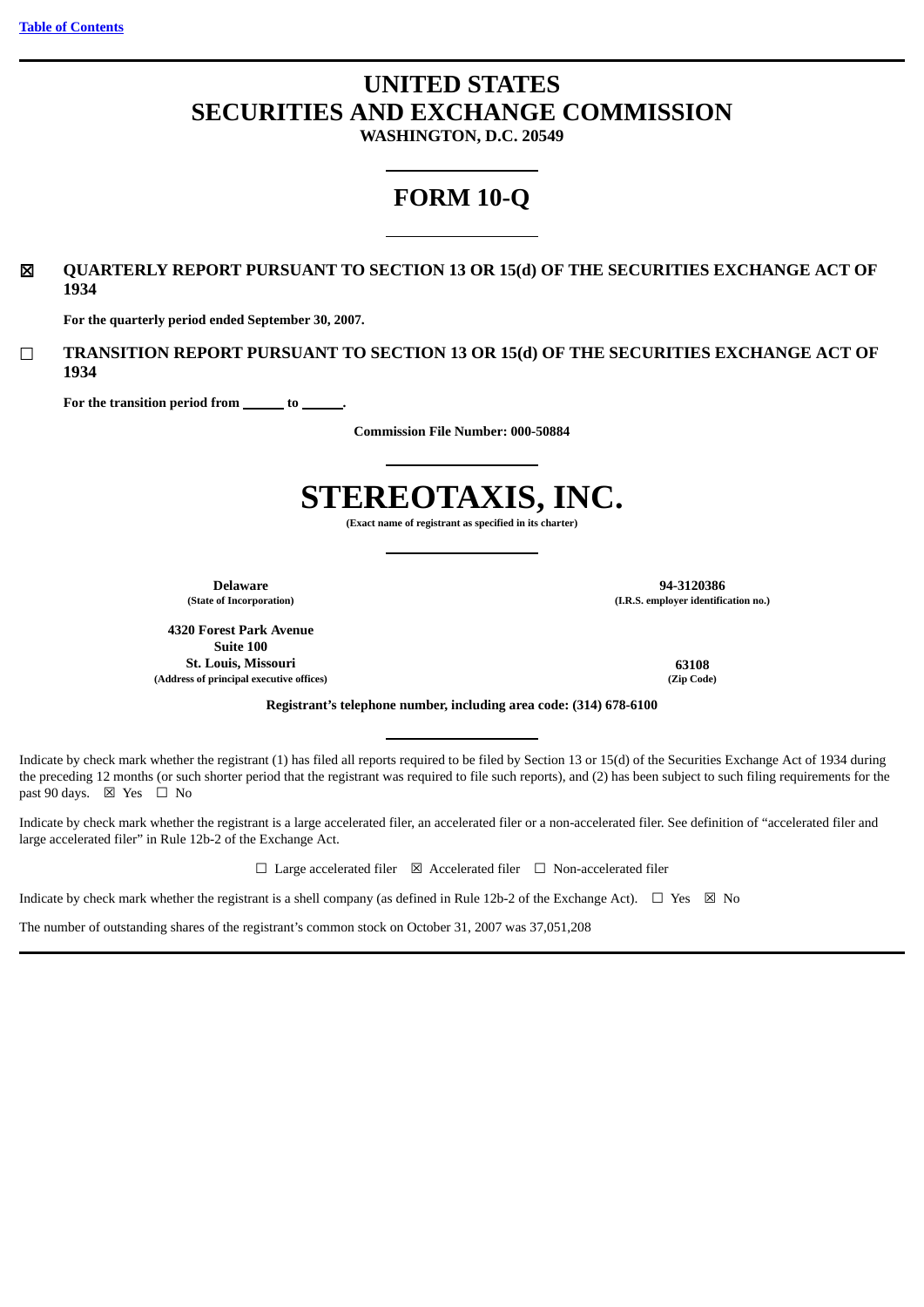# **STEREOTAXIS, INC. INDEX TO FORM 10-Q**

<span id="page-1-0"></span>

|        |                           |                                                                                              | Page      |
|--------|---------------------------|----------------------------------------------------------------------------------------------|-----------|
| Part I |                           | Financial Information                                                                        |           |
|        | Item 1.                   | <b>Financial Statements (unaudited)</b>                                                      |           |
|        |                           | <b>Balance Sheets</b>                                                                        | 3         |
|        |                           | <b>Statements of Operations</b>                                                              | 4         |
|        |                           | <b>Statements of Cash Flows</b>                                                              | 5         |
|        |                           | <b>Notes to Financial Statements</b>                                                         | $6 - 10$  |
|        | Item 2.                   | <b>Management's Discussion and Analysis of Financial Condition and Results of Operations</b> | $10 - 15$ |
|        | Item 3.                   | <b>Quantitative and Qualitative Disclosures About Market Risk</b>                            | 15        |
|        | Item 4.                   | <b>Controls and Procedures</b>                                                               | 15        |
|        | Part II Other Information |                                                                                              |           |
|        | Item 1                    | <b>Legal Proceedings</b>                                                                     | 16        |
|        | Item 1A.                  | <b>Risk Factors</b>                                                                          | 16        |
|        | Item 2.                   | <b>Unregistered Sales of Equity Securities and Use of Proceeds</b>                           | 16        |
|        | Item 3.                   | Defaults upon Senior Securities                                                              | 16        |
|        | Item 4.                   | <b>Submission of Matters to a Vote of Security Holders</b>                                   | 16        |
|        | Item 5.                   | <b>Other Information</b>                                                                     | 16        |
|        | Item 6.                   | <b>Exhibits</b>                                                                              | 16        |
|        | <b>Signatures</b>         |                                                                                              | 17        |
|        | <b>Exhibit Index</b>      |                                                                                              | 18        |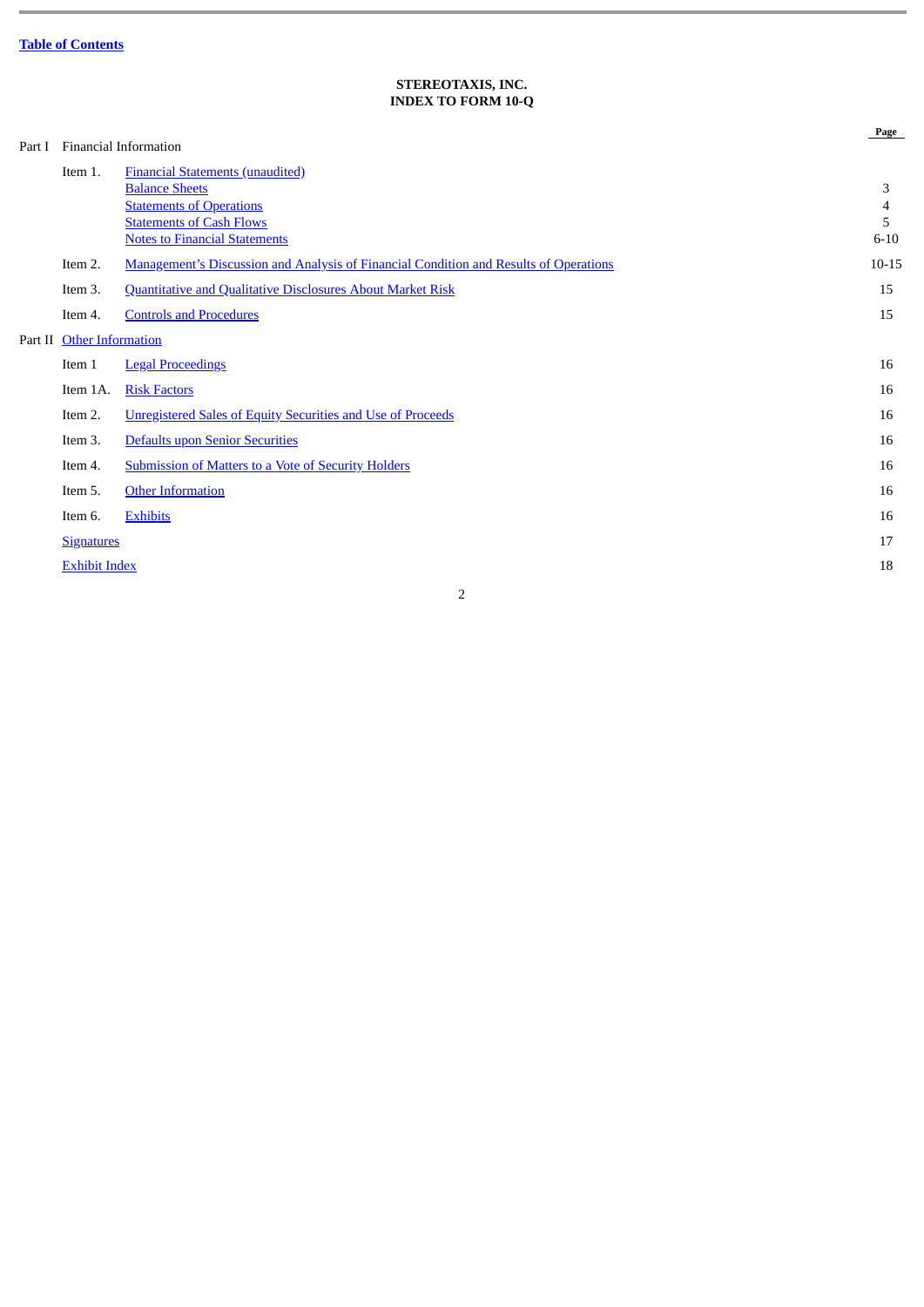# <span id="page-2-1"></span><span id="page-2-0"></span>**ITEM 1. FINANCIAL STATEMENTS**

# **STEREOTAXIS, INC. BALANCE SHEETS**

|                                                                                                                                                      | September 30,<br>2007<br>(Unaudited) | December 31,<br>2006 |
|------------------------------------------------------------------------------------------------------------------------------------------------------|--------------------------------------|----------------------|
| Assets                                                                                                                                               |                                      |                      |
| Current assets:                                                                                                                                      |                                      |                      |
| Cash and cash equivalents                                                                                                                            | \$<br>26,432,918                     | 15,210,493<br>S.     |
| Short-term investments                                                                                                                               | 2,128,333                            | 21,773,288           |
| Accounts receivable, net of allowance of \$160,656 and \$90,716 in 2007 and 2006, respectively                                                       | 12,207,510                           | 15,280,628           |
| Current portion of long-term receivables                                                                                                             | 270,094                              | 163,362              |
| Inventory                                                                                                                                            | 8,780,250                            | 8,285,825            |
| Prepaid expenses and other current assets                                                                                                            | 3,002,076                            | 2,580,773            |
| Total current assets                                                                                                                                 | 52,821,181                           | 63,294,369           |
| Property and equipment, net                                                                                                                          | 6,963,836                            | 4,130,295            |
| Intangible assets, net                                                                                                                               | 1,444,445                            | 1,544,444            |
| Long-term receivables                                                                                                                                | 399,784                              |                      |
| Other assets                                                                                                                                         | 321,655                              | 321,552              |
| <b>Total assets</b>                                                                                                                                  | \$<br>61,950,901                     | 69,290,660<br>\$     |
| Liabilities and stockholders' equity                                                                                                                 |                                      |                      |
| Current liabilities:                                                                                                                                 |                                      |                      |
| Current maturities of long-term debt                                                                                                                 | \$<br>1,000,000                      | \$<br>1,666,666      |
| Accounts payable                                                                                                                                     | 6,116,505                            | 5,555,121            |
| <b>Accrued liabilities</b>                                                                                                                           | 11,336,110                           | 10,025,231           |
| Deferred contract revenue                                                                                                                            | 5,975,946                            | 5,663,553            |
| Total current liabilities                                                                                                                            | 24,428,561                           | 22,910,571           |
| Long-term debt, less current maturities                                                                                                              | 1,222,222                            | 305,556              |
| Long-term deferred contract revenue                                                                                                                  | 1,386,927                            | 1,220,174            |
| Other liabilities                                                                                                                                    | 462,488                              | 65,367               |
| Stockholders' equity:                                                                                                                                |                                      |                      |
| Preferred stock, par value \$0.001; 10,000,000 shares authorized at 2007 and 2006, none outstanding at 2007 and<br>2006                              |                                      |                      |
| Common stock, par value \$0.001; 100,000,000 shares authorized at 2007, and 2006; 37,044,189 and 34,755,397<br>issued at 2007 and 2006, respectively | 37,044                               | 34,755               |
| Additional paid-in capital                                                                                                                           | 274,479,408                          | 248,908,918          |
| Treasury stock, 40,151 shares at cost at 2007 and 2006, respectively                                                                                 | (205,999)                            | (205, 999)           |
| Accumulated deficit                                                                                                                                  | (239, 859, 122)                      | (203,950,839)        |
| Accumulated other comprehensive income (loss)                                                                                                        | (628)                                | 2,157                |
| Total stockholders' equity                                                                                                                           | 34,450,703                           | 44,788,992           |
| Total liabilities and stockholders' equity                                                                                                           | \$<br>61,950,901                     | \$<br>69,290,660     |

**See accompanying notes.**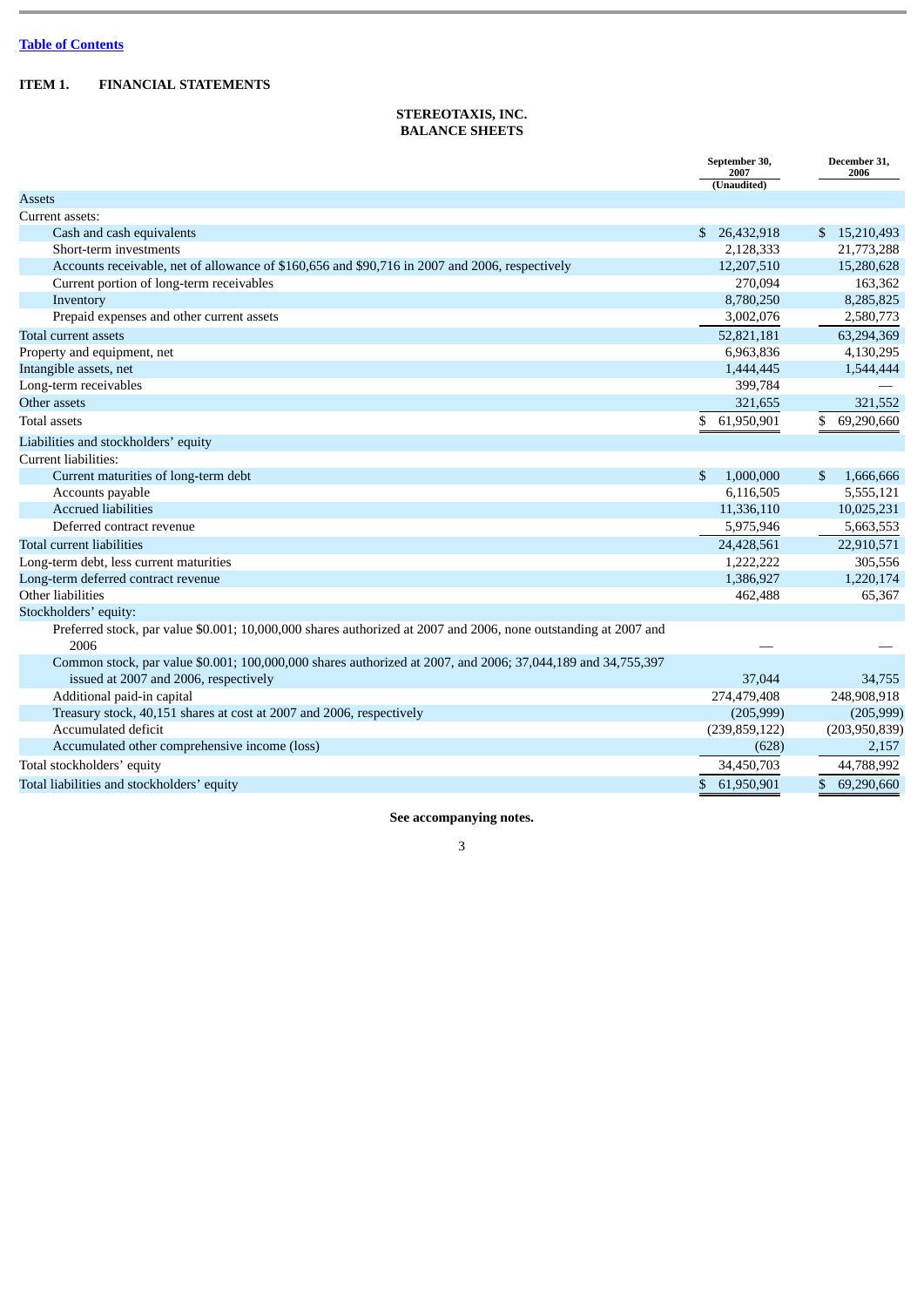# **STEREOTAXIS, INC. STATEMENTS OF OPERATIONS (Unaudited)**

<span id="page-3-0"></span>

|                                                                      |                  | <b>Three Months Ending</b><br>September 30, |                  | <b>Nine Months Ending</b><br>September 30, |  |
|----------------------------------------------------------------------|------------------|---------------------------------------------|------------------|--------------------------------------------|--|
|                                                                      | 2007             | 2006                                        | 2007             | 2006                                       |  |
| Revenue:                                                             |                  |                                             |                  |                                            |  |
| Systems                                                              | 9,500,848<br>S.  | \$ 6,370,082                                | \$22,479,877     | \$10,212,780                               |  |
| Disposables, service and accessories                                 | 2,546,906        | 1,270,231                                   | 6,564,071        | 2,973,346                                  |  |
| Total revenue                                                        | 12,047,754       | 7,640,313                                   | 29,043,948       | 13,186,126                                 |  |
| <b>Cost of Revenue:</b>                                              |                  |                                             |                  |                                            |  |
| Systems                                                              | 3,541,756        | 3,016,685                                   | 8,024,046        | 5,436,912                                  |  |
| Disposable, service and accessories                                  | 491,827          | 658,837                                     | 1,732,562        | 1,653,026                                  |  |
| <b>Inventory Impairment</b>                                          |                  |                                             | 1,870,653        |                                            |  |
| Cost of revenue                                                      | 4,033,583        | 3,675,522                                   | 11,627,261       | 7,089,938                                  |  |
| Gross margin                                                         | 8,014,171        | 3,964,791                                   | 17,416,687       | 6,096,188                                  |  |
| <b>Operating expenses:</b>                                           |                  |                                             |                  |                                            |  |
| Research and development                                             | 6,690,032        | 5,576,769                                   | 19,475,675       | 17,247,408                                 |  |
| General and administration                                           | 4,320,208        | 4,244,995                                   | 14,112,033       | 12,550,143                                 |  |
| Sales and marketing                                                  | 7,667,013        | 5,879,047                                   | 20,733,407       | 16,467,817                                 |  |
| Total operating expenses                                             | 18,677,253       | 15,700,811                                  | 54,321,115       | 46,265,368                                 |  |
| <b>Operating loss</b>                                                | (10,663,082)     | (11,736,020)                                | (36, 904, 428)   | (40, 169, 180)                             |  |
| Interest income                                                      | 339,087          | 527,812                                     | 1,212,644        | 1,638,643                                  |  |
| Interest expense                                                     | (74, 267)        | (145, 365)                                  | (216, 499)       | (1,028,871)                                |  |
| Net loss                                                             | \$(10, 398, 262) | \$(11,353,573)                              | $$$ (35,908,283) | \$(39,559,408)                             |  |
| Net loss per common share:                                           |                  |                                             |                  |                                            |  |
| Basic and diluted                                                    | \$<br>(0.29)     | \$<br>(0.34)                                | \$<br>(1.01)     | S.<br>(1.21)                               |  |
| Weighted average shares used in computing net loss per common share: |                  |                                             |                  |                                            |  |
| Basic and diluted                                                    | 36,256,089       | 33,541,140                                  | 35,612,871       | 32,641,732                                 |  |

**See accompanying notes.**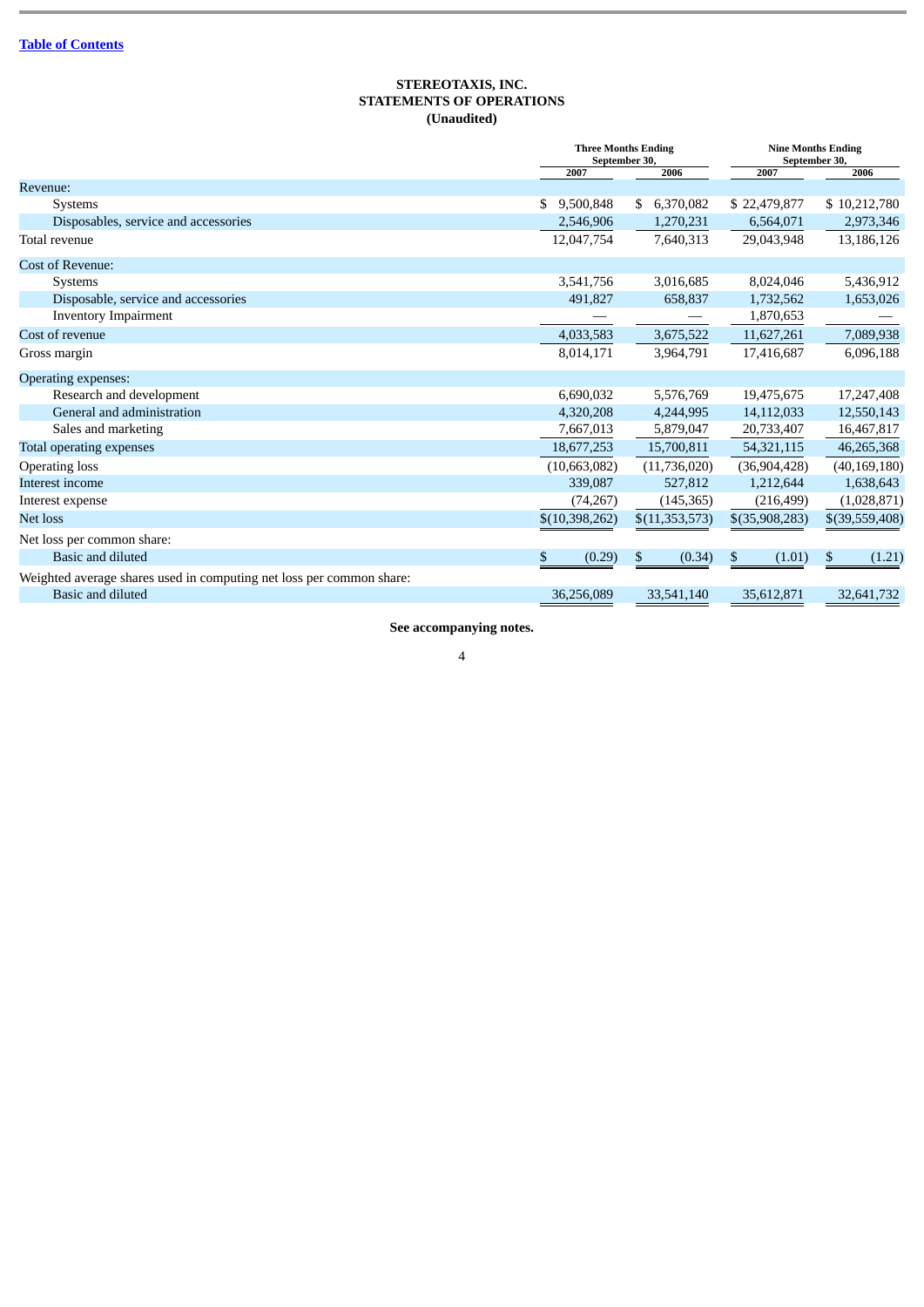# **STEREOTAXIS, INC. STATEMENTS OF CASH FLOWS (Unaudited)**

<span id="page-4-0"></span>

|                                                                         | <b>Nine months Ended</b><br>September 30, |                |
|-------------------------------------------------------------------------|-------------------------------------------|----------------|
|                                                                         | 2007                                      | 2006           |
| Cash flows from operating activities:                                   |                                           |                |
| Net loss                                                                | \$(35,908,283)                            | \$(39,559,408) |
| Adjustments to reconcile net loss to cash used in operating activities: |                                           |                |
| Depreciation                                                            | 1,194,475                                 | 880,841        |
| Amortization (accretion)                                                | (92, 938)                                 | 552,062        |
| Interest receivable from sale of stock                                  |                                           | 48,992         |
| Noncash compensation                                                    | 4,182,046                                 | 3,186,943      |
| Loss on asset disposal                                                  | 8,010                                     | 6,968          |
| Inventory impairment charge                                             | 1,870,653                                 |                |
| Changes in operating assets and liabilities:                            |                                           |                |
| Accounts receivable                                                     | 3,073,118                                 | (7,054,861)    |
| Interest receivable on investments                                      | 162,871                                   | (2,006)        |
| Long-term receivables                                                   | (506, 516)                                | 451,113        |
| Inventories                                                             | (2,365,078)                               | 359,957        |
| Prepaid expenses and other current assets                               | (421,303)                                 | 1,931,549      |
| Other assets                                                            | (103)                                     | (196, 251)     |
| Accounts payable                                                        | 561,384                                   | (1,009,276)    |
| <b>Accrued liabilities</b>                                              | 1,310,879                                 | 2,012,618      |
| Deferred contract revenue                                               | 479,146                                   | 3,010,231      |
| Other                                                                   | 397,121                                   | 45,344         |
| Net cash used in operating activities                                   | (26,054,518)                              | (35, 335, 184) |
| Cash flows from investing activities:                                   |                                           |                |
| Purchase of equipment                                                   | (4, 136, 666)                             | (2, 119, 654)  |
| Sale or disposal of equipment                                           | 100,640                                   | 10,071         |
| Proceeds from the maturity/sale of available-for-sale investments       | 28,500,000                                | 16,504,217     |
| Purchase of available-for-sale investments                              | (8,827,764)                               | (26, 287, 430) |
| Net cash provided by (used in) investing activities                     | 15,636,210                                | (11,892,796)   |
| Cash flows from financing activities:                                   |                                           |                |
| Proceeds from long-term debt                                            | 2,000,000                                 |                |
| Payments under long-term debt                                           | (1,750,000)                               | (750,000)      |
| Proceeds from issuance of stock and warrants, net of issuance costs     | 21,390,733                                | 66,917,546     |
| Purchase of treasury stock                                              |                                           | (43, 453)      |
| Payments received on notes receivable from common stock                 |                                           | 134,700        |
| Net cash provided by financing activities                               | 21,640,733                                | 66,258,793     |
| Net increase in cash and cash equivalents                               | 11,222,425                                | 19,030,813     |
| Cash and cash equivalents at beginning of period                        | 15,210,493                                | 3,598,493      |
| Cash and cash equivalents at end of period                              | \$26,432,918                              | \$22,629,306   |

**See accompanying notes.**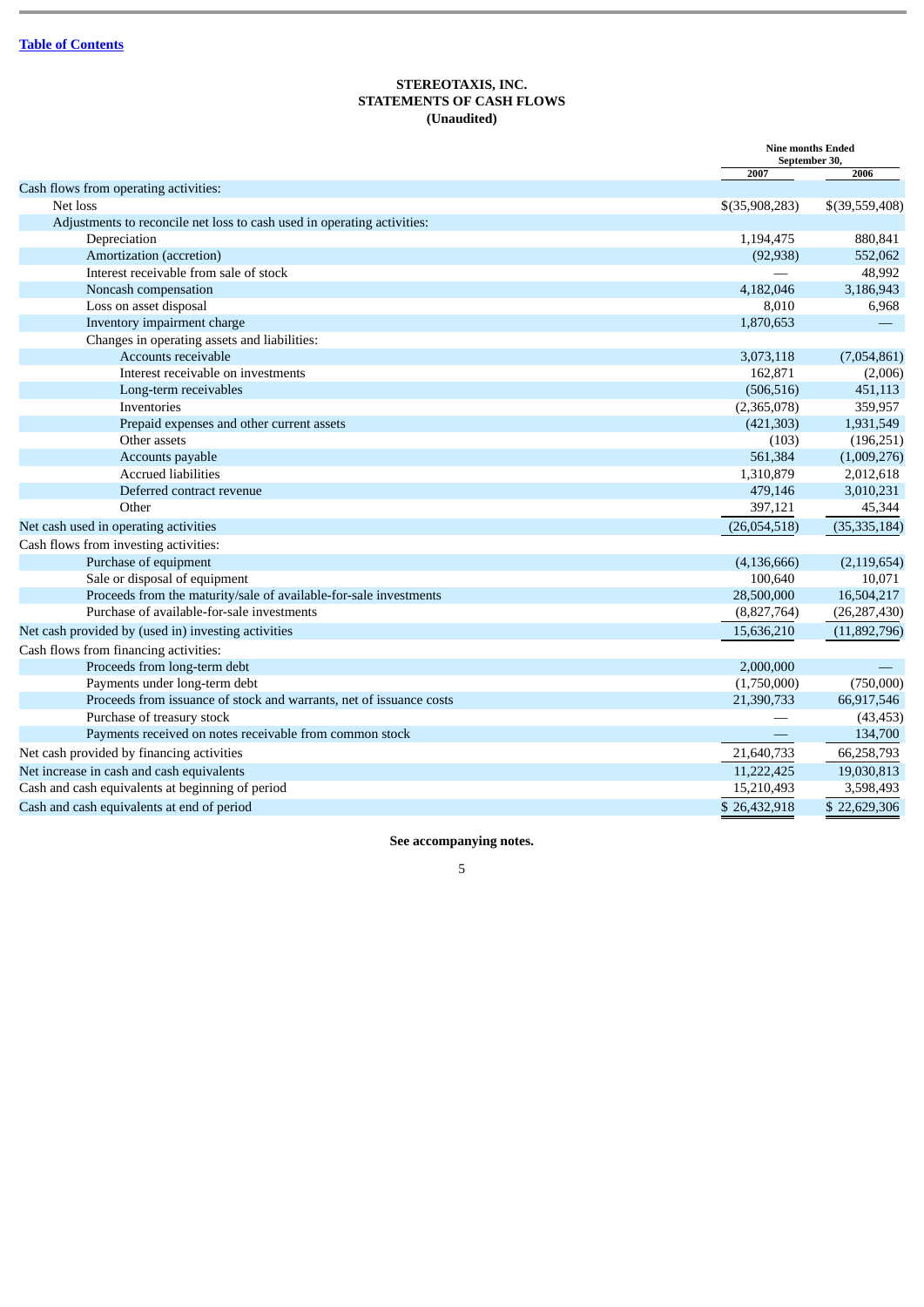# **STEREOTAXIS, INC. NOTES TO FINANCIAL STATEMENTS (Unaudited)**

#### <span id="page-5-0"></span>**Basis of Presentation**

The accompanying unaudited financial statements of Stereotaxis, Inc. (the "Company") have been prepared in accordance with generally accepted accounting principles for interim financial information and with the instructions to Form 10-Q. Accordingly, they do not include all the disclosures required by U.S. generally accepted accounting principles for complete financial statements. In the opinion of management, they include all adjustments, consisting only of normal recurring adjustments, necessary for a fair presentation of the results for the interim periods presented. Operating results for the three and nine month periods ended September 30, 2007 are not necessarily indicative of the results that may be expected for the year ended December 31, 2007 or for future operating periods. These interim financial statements and the related notes should be read in conjunction with the annual financial statements and notes included in the Company's Annual Report on Form 10-K as filed with the Securities and Exchange Commission on March 13, 2007 for the year ended December 31, 2006.

#### **Recently Adopted Accounting Pronouncements**

Effective January 1, 2007 the Company adopted Financial Accounting Standards Board (FASB) Interpretation No. 48, *Accounting for Uncertainty in Income Taxes – an Interpretation of FASB Statement No. 109 (FIN 48)*. FIN 48 clarifies the accounting for uncertainty in income taxes recognized in an entity's financial statements and provides guidance on the recognition, de-recognition and measurement of benefits related to an entity's uncertain tax positions. The adoption of FIN 48 did not have an impact on the Company's financial position or results of operations.

#### **Pending Accounting Pronouncements**

In February 2007, The FASB issued SFAS No. 159, *The Fair Value Option for Financial Assets and Financial Liabilities*. SFAS 159 permits entities to choose to measure many financial instruments and certain other items at fair value that are not currently required to be measured at fair value. SFAS 159 will be effective for the Company on January 1, 2008. The Company is currently evaluating the impact of adopting SFAS 159 on its financial statements.

In September 2006, the FASB issued SFAS No. 157, *Fair Value Measurements* ("SFAS No. 157"). SFAS No. 157 provides a single definition of fair value, establishes a framework and gives guidance regarding the methods used for measuring fair value, and expands disclosures about fair value measurements. Statement 157 applies to those previously issued pronouncements that prescribe fair value as the relevant measure of value, except SFAS No. 123R and related interpretations and pronouncements that require or permit measurement similar to fair value but are not intended to measure fair value. SFAS No. 157 is effective for financial statements issued for fiscal years beginning January 1, 2008. The Company is currently evaluating the impact of adopting SFAS 157 on its financial statements.

#### **Revenue Recognition**

For arrangements with multiple deliverables, the Company allocates the total revenue to each deliverable based on the provisions of Staff Accounting Bulletin (SAB) 104 and Emerging Issues Task Force (EITF) Issue No. 00-21, *Revenue Arrangements with Multiple Deliverables,* and recognizes revenue for each separate element as the criteria are met. In the second quarter of 2007, the Company determined that installation met the criteria under SAB 104 and EITF Issue No. 00-21 for recognition as a separate element or unit of accounting. Revenue for system sales is recognized for the portion of sales price due upon delivery, provided delivery has occurred, title has passed, there are no uncertainties regarding acceptance, persuasive evidence of an arrangement exists, the sales price is fixed and determinable, and collection of the related receivable is reasonably assured. The sales price due upon installation is recognized as revenue when the standard installation process is complete. When installation is the responsibility of the customer, revenue from system sales is recognized upon shipment since these arrangements do not include an installation element or right of return privileges. If uncertainties exist regarding collectability, the Company recognizes revenue when those uncertainties are resolved. Amounts collected prior to satisfying the above revenue recognition criteria are reflected as deferred revenue. Revenue from services and license fees, whether sold individually or as a separate unit of accounting in a multi-element arrangement, is deferred and amortized over the service or license fee period, which is typically one year. Revenue from services is derived primarily from the sale of annual product maintenance plans. The Company recognizes revenue from disposable device sales or accessories upon shipment and an appropriate reserve for returns is established. The Company recognizes fees earned on the shipment of product to customers as revenue and recognize costs incurred on the shipment of product to customers as cost of revenue.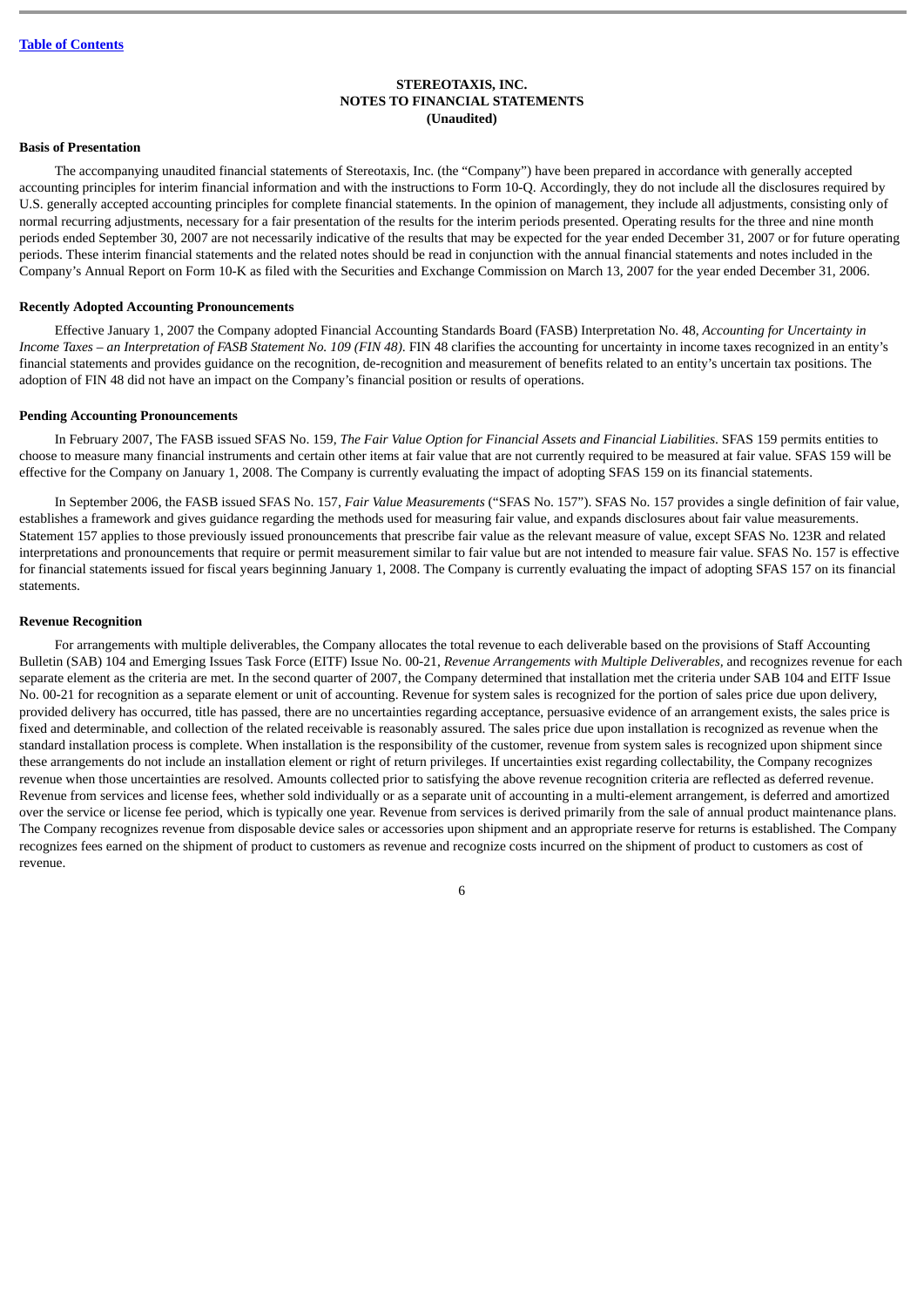# **Net Loss Per Common Share**

Basic net loss per common share is computed by dividing the net loss for the period by the weighted average number of common shares outstanding during the period. Diluted loss per share is computed by dividing the loss for the period by the weighted average number of common and common equivalent shares outstanding during the period as described below.

The Company has deducted unearned restricted shares from the calculation of shares used in computing net loss per share, basic and diluted. The Company has excluded all outstanding options, stock appreciation rights and warrants from the calculation of diluted loss per common share because all such securities are anti-dilutive for all periods presented. As of September 30, 2007, the Company had 3,347,459 shares of common stock issuable upon the exercise of outstanding options and stock appreciation rights at a weighted average exercise price of \$8.65 per share and 510,626 shares of common stock issuable upon the exercise of outstanding warrants at a weighted average exercise price of \$8.52 per share. The Company had a weighted average of 690,019 and 682,952 unearned restricted shares excluded from the calculation of net loss per common share for the three and nine months ended September 30, 2007, respectively.

#### **Stock-Based Compensation**

Effective January 1, 2006, the Company adopted the fair value recognition provisions of Financial Accounting Standards Board Statement No. 123(R), *Share-Based Payment* ("SFAS 123(R)"), using the modified prospective transition method to account for its grants of stock options, stock appreciation rights, restricted shares and its employee stock purchase plan. SFAS 123(R) requires the determination of the fair value of the share-based compensation at the grant date and the recognition of the related expense over the period in which the share-based compensation vests.

The Company utilizes the Black-Scholes valuation model to determine the fair value of stock options and stock appreciation rights at the date of grant. The resulting compensation expense is recognized over the requisite service period, which is generally one to four years. Compensation expense is recognized only for those awards expected to vest, with forfeitures estimated based on the Company's historical experience and future expectations.

Stock options and stock appreciation rights issued to certain non-employees, including individuals for scientific advisory services, are recorded at their fair value as determined in accordance with SFAS 123 and Emerging Issues Task Force (EITF) No. 96-18, *Accounting for Equity Instruments That Are Issued to Other Than Employees for Acquiring, or in Conjunction With Selling, Goods or Services,* and recognized over the service period. Deferred compensation for options granted to such non-employees is periodically remeasured through the vesting or forfeiture date.

Restricted shares granted to employees are valued at the fair market value at the date of grant. The Company amortizes the amount to expense over the service period on a straight-line basis. If the shares are subject to performance objectives, the resulting compensation expense is amortized over the anticipated vesting period and is subject to adjustment based on the actual achievement of objectives.

At September 30, 2007, the total compensation cost related to options, stock appreciation rights and non-vested stock granted to employees under the Company's equity incentive plans that has not yet been recognized was approximately \$12.1 million, net of estimated forfeitures of approximately \$1.3 million. This cost will be amortized on a straight-line basis over the underlying estimated service periods, generally four years, and may be adjusted for subsequent changes in estimated forfeitures or anticipated vesting periods.

#### **Stock Award Plans**

The Company has various stock plans that permit the Company to provide incentives to employees and directors of the Company in the form of equity compensation that are described in the Company's Annual Report on Form 10-K for the fiscal year ended December 31, 2006. At September 30, 2007, the Board of Directors has reserved a total of 4,310,057 shares of the Company's common stock to provide for current and future grants under its various equity plans.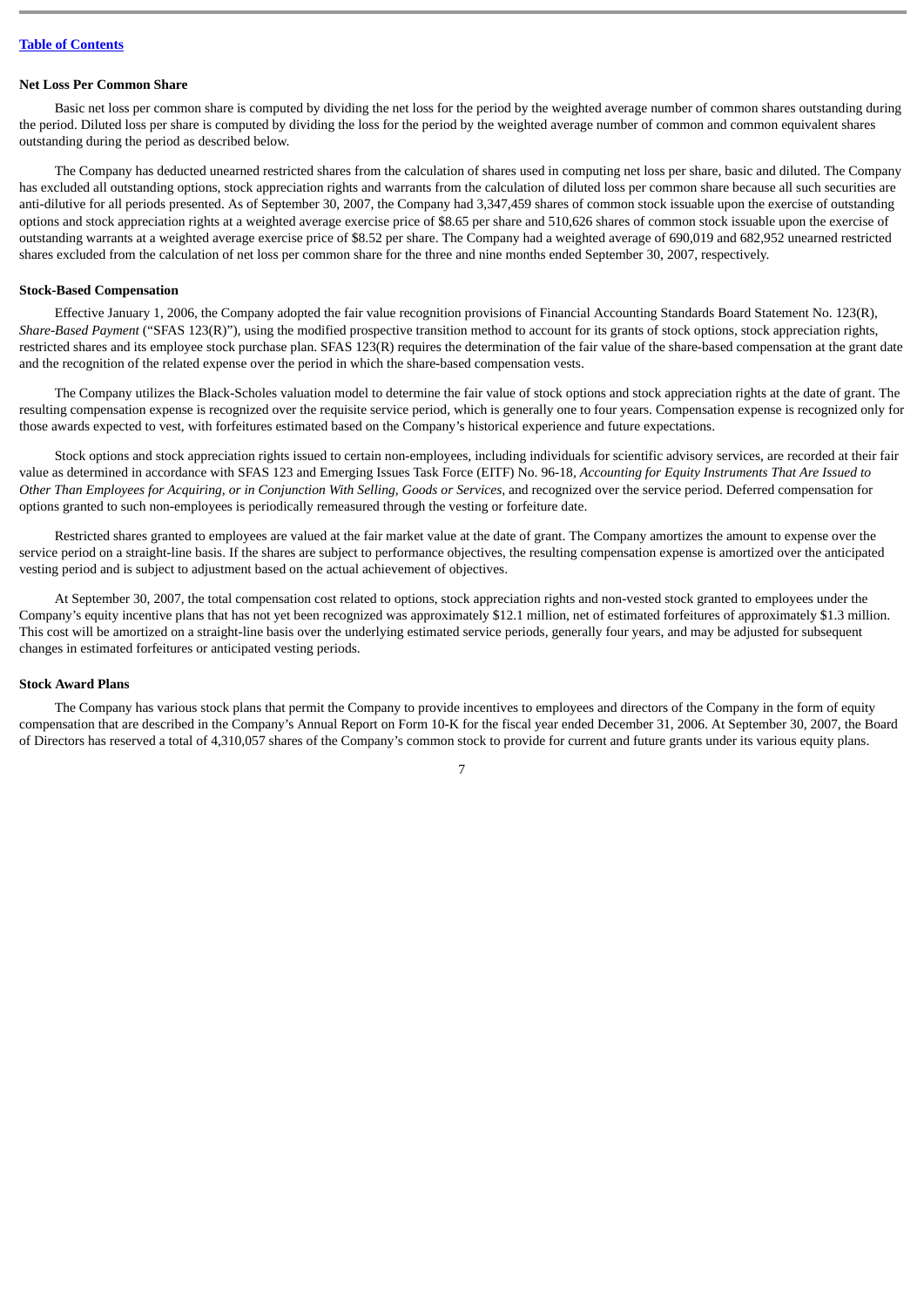A summary of the option and stock appreciation rights activity for the nine months ended September 30, 2007 is as follows:

|                                 | Number of<br>Shares | Range of<br><b>Exercise Price</b> | Weighted<br>Average<br><b>Exercise Price</b><br>per Share |
|---------------------------------|---------------------|-----------------------------------|-----------------------------------------------------------|
| Outstanding, December 31, 2006  | 2,403,507           | $$0.25 - $12.35$                  | \$<br>7.08                                                |
| Granted                         | 1,211,295           | \$10.24-\$14.84                   | \$<br>11.04                                               |
| Exercised                       | (194, 204)          | $$0.54 - $10.46$                  | \$<br>4.53                                                |
| Forfeited                       | (73, 139)           | $$0.30-S12.03$                    | \$<br>7.48                                                |
| Outstanding, September 30, 2007 | 3,347,459           | $$0.25 - $14.84$                  | 8.65                                                      |

A summary of the restricted share grant activity for the nine months ended September 30, 2007 is as follows:

|                                 |                            |    | Weighted<br>Average                       |
|---------------------------------|----------------------------|----|-------------------------------------------|
|                                 | Number of<br><b>Shares</b> |    | <b>Grant Date Fair</b><br>Value per Share |
| Outstanding, December 31, 2006  | 679,544                    | Φ  | 9.84                                      |
| Granted                         | 181,161                    | \$ | 11.98                                     |
| Vested                          | (40, 876)                  | \$ | 9.86                                      |
| Forfeited                       | (59, 882)                  |    | 9.60                                      |
| Outstanding, September 30, 2007 | 759.947                    | Φ  | 10.37                                     |

A summary of the restricted stock outstanding as of September 30, 2007 is as follows:

|                                     | Number of                                    |
|-------------------------------------|----------------------------------------------|
|                                     | <b>Shares</b>                                |
| Time based restricted shares        | 234,023                                      |
| Performance based restricted shares | 525,924                                      |
| Outstanding, September 30, 2007     | 759,947<br>the control of the control of the |

# **Comprehensive Loss**

Comprehensive loss for the three month periods ended September 30, 2007 and 2006 was \$(10,399,315) and \$(11,320,368) respectively. Comprehensive loss for the nine month periods ended September 30, 2007 and 2006 was \$(35,911,068) and \$(39,513,401), respectively. The only adjustment to net loss in arriving at comprehensive loss is the unrealized gain or loss on investments available for sale.

# **Investments**

Investments consist of the following available-for-sale securities at fair value:

|                              | September 30,<br>2007 | December 31,<br>2006 |
|------------------------------|-----------------------|----------------------|
| Short-term investments:      |                       |                      |
| Corporate debt               | \$                    | \$1,843,988          |
| U.S. government agency       |                       | 9,276,631            |
| Commercial paper             | 1,626,433             | 7,559,259            |
| Certificates of deposit      |                       | 2,092,253            |
| Auction rate securities      | 501,900               | 1,001,157            |
| Total short-term investments | \$2,128,333           | \$21,773,288         |
|                              |                       |                      |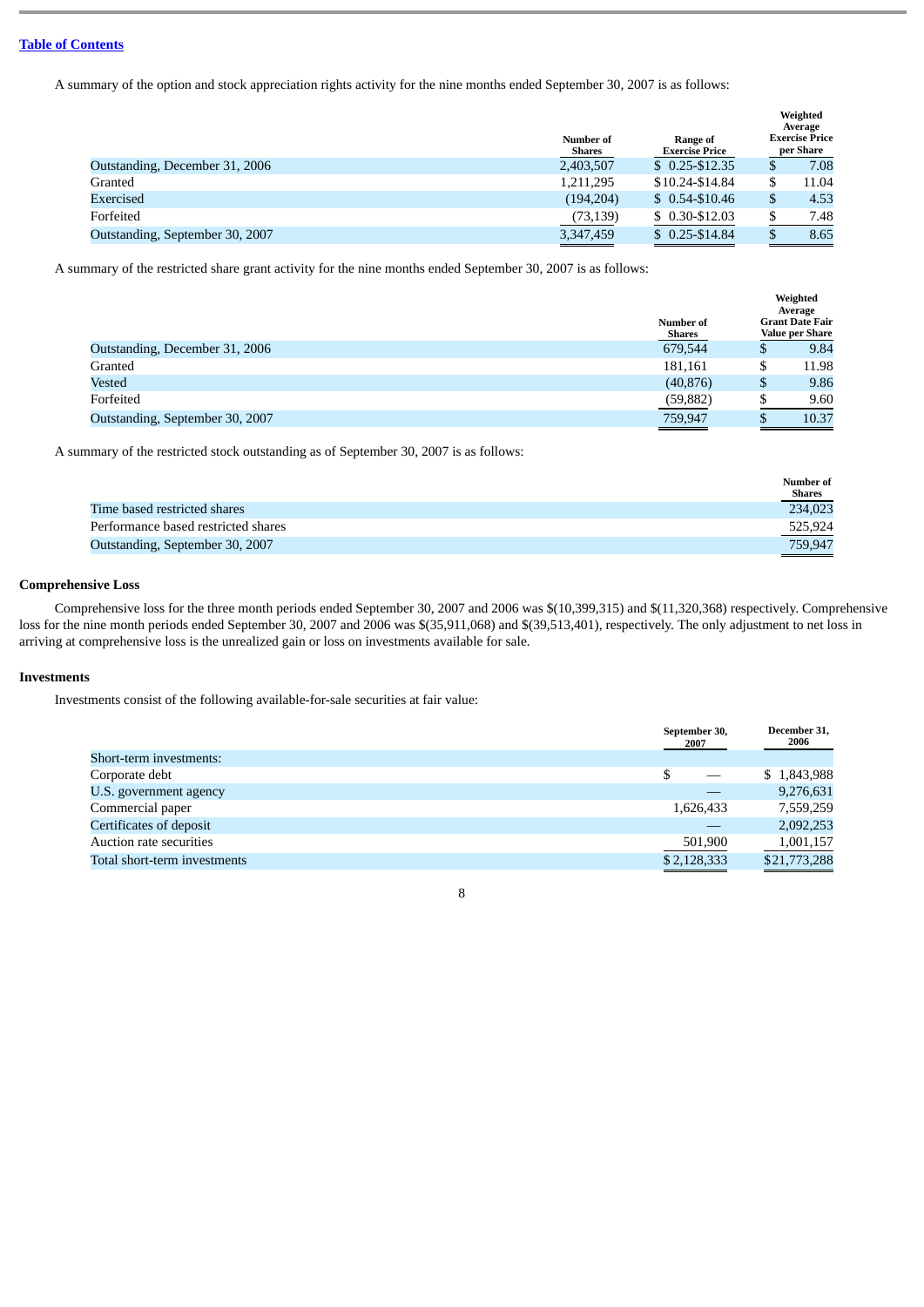#### **Inventory**

Inventory consists of the following:

|                                         | September 30,<br>2007 | December 31,<br>2006 |
|-----------------------------------------|-----------------------|----------------------|
| Raw materials                           | \$1,725,336           | \$2,501,312          |
| Work in process                         | 213.197               | 29.443               |
| Finished goods                          | 8,885,147             | 5,966,525            |
| Reserve for impairment and obsolescence | (2,043,430)           | (211, 455)           |
| Total inventory                         | \$ 8,780,250          | \$8,285,825          |
|                                         |                       |                      |

The reserve for inventory at September 30, 2007 includes a \$1.9 million adjustment to the carrying value of the first generation Niobe systems remaining in inventory.

# **Property and Equipment**

Property and equipment consist of the following:

|                                   | September 30,<br>2007 | December 31,<br>2006 |
|-----------------------------------|-----------------------|----------------------|
| Equipment                         | \$9,073,557           | \$5,184,996          |
| Equipment held for lease          | 303,412               | 303,412              |
| Leasehold improvements            | 1,509,410             | 1,432,238            |
|                                   | 10,886,379            | 6,920,646            |
| Less accumulated depreciation     | (3,922,543)           | (2,790,351)          |
| Total property and equipment, net | \$ 6,963,836          | \$4,130,295          |

Equipment held for lease consists of medical equipment provided to customers under operating lease arrangements where the Company is the lessor.

#### **Accrued Liabilities**

Accrued liabilities consist of the following:

|                                           | September 30,<br>2007 | December 31.<br>2006 |
|-------------------------------------------|-----------------------|----------------------|
| Accrued salaries, bonus and benefits      | \$ 3,786,184          | \$ 3.495,023         |
| Accrued research and development          | 3,224,612             | 3,471,094            |
| Accrued legal and other professional fees | 643.766               | 323.224              |
| Other                                     | 3,681,548             | 2,735,890            |
| Total accrued liabilities                 | \$11,336,110          | \$10,025,231         |

#### **Line of Credit**

In March 2007, the Company amended its credit agreement with its primary lending bank. The amended agreement retained substantially all of the same terms and conditions as the agreement in place at December 31, 2006, but increased the maximum borrowing capacity to \$25 million, an increase of \$15 million, and provided for an additional \$2 million in equipment advances. As of September 30, 2007, the Company had no outstanding amounts due under the working capital line of credit and had an unused line of approximately \$25.0 million with current borrowing capacity of approximately \$11.2 million, secured by qualifying receivables and inventory balances. In the event the Company's quick asset ratio (as defined in the agreement) falls below 1.75 to 1, the Company would also be required to maintain certain operating performance measures. The maturity date of the revolving line of credit was extended to March 2009 and the interest rate was adjusted to the lender's prime rate plus either 0.25% or 0.75%, depending on a defined liquidity measure. The \$2 million equipment loan was drawn in June 2007. As of September 30, 2007 the Company is in compliance with all covenants of this agreement.

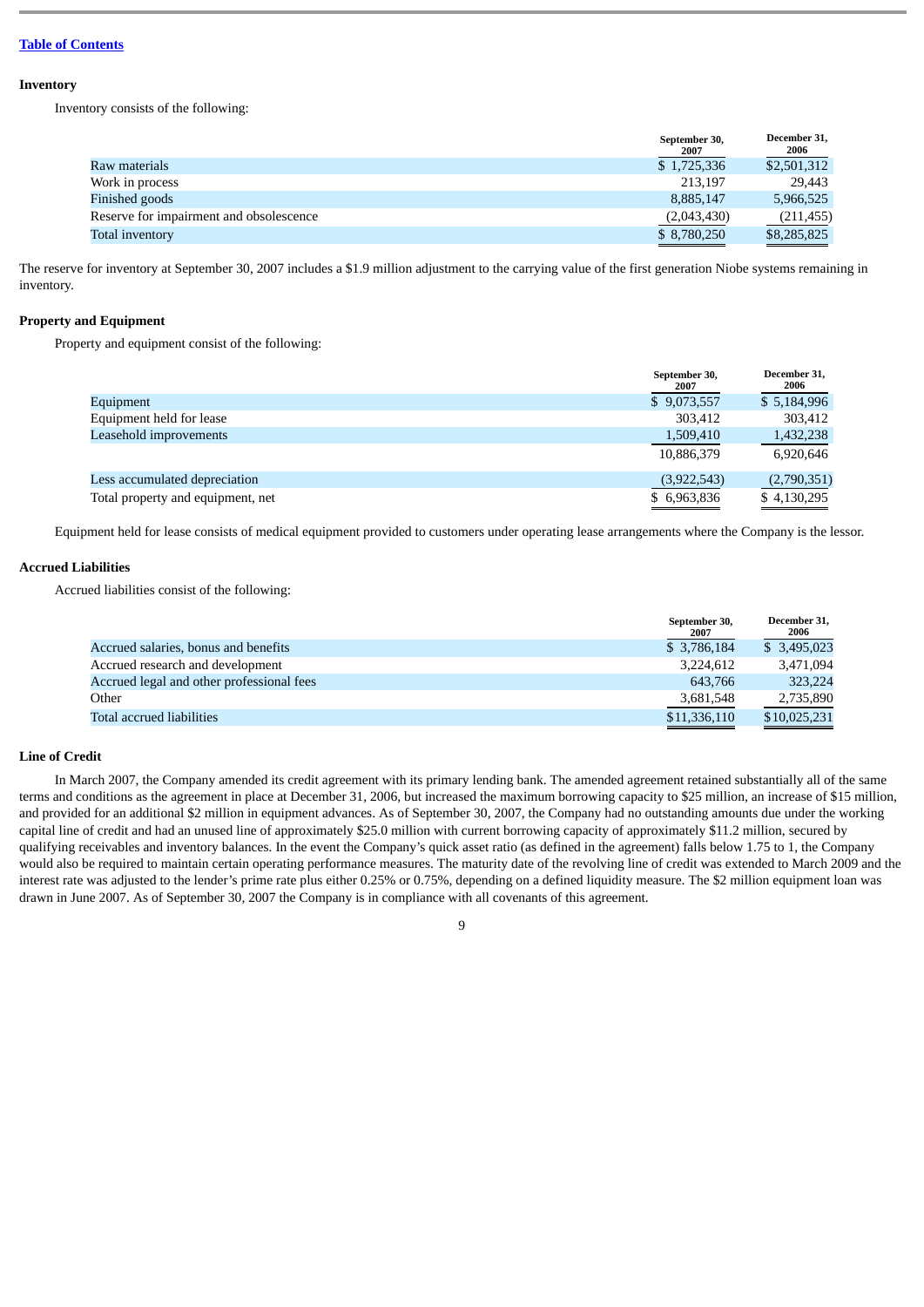#### **Stockholders' Equity**

In February 2006, the Company completed an offering of 5,500,000 shares of its common stock at \$12.00 per share which included the exercise by the underwriters of an option to purchase an additional 500,000 shares. In conjunction with these transactions, the Company received approximately \$61.7 million in net proceeds after deduction of underwriting discounts and commissions and payment of offering expenses.

In March 2007, the Company completed an offering of 1,919,000 shares of its common stock at \$10.50 per share. In conjunction with these transactions, the Company received approximately \$20.1 million in net proceeds after deducting offering expenses.

#### **Product Warranty Provisions**

The Company's standard policy is to warrant all NIOBE systems against defects in material or workmanship for one year following installation. The Company's estimate of costs to service the warranty obligations is based on historical experience and current product performance trends. A regular review of warranty obligations is performed to determine the adequacy of the reserve and adjustments are made to the estimated warranty liability as appropriate.

Accrued warranty consists of the following:

|                                        | September 30, |
|----------------------------------------|---------------|
|                                        | 2007          |
| Warranty accrual at December 31, 2006  | 188,198       |
| Warranty expense incurred              | 135,393       |
| Payments made                          | (117,529)     |
| Warranty accrual at September 30, 2007 | \$ 206,062    |

During the year ended December 31, 2006 the Company expensed approximately \$237,000 related to a warranty obligation for a system installed at a hospital whose President and Chief Executive Officer is a member of our Board of Directors.

#### **Commitments and Contingencies**

The Company at times becomes a party to claims in the ordinary course of business. Management believes that the ultimate resolution of pending or threatened proceedings will not have a material effect on the financial position, results of operations or liquidity of the Company.

### <span id="page-9-0"></span>**ITEM 2. MANAGEMENT'S DISCUSSION AND ANALYSIS OF FINANCIAL CONDITION AND RESULTS OF OPERATIONS**

*The following discussion and analysis should be read in conjunction with our financial statements and notes thereto included in this report on Form 10-Q and in our Annual Report on Form 10-K for the year ended December 31, 2006. Operating results are not necessarily indicative of results that may occur in future periods.*

*This report includes various forward-looking statements that are subject to risks and uncertainties, many of which are beyond our control. Our actual results could differ materially from those anticipated in these forward looking statements as a result of various factors, including those set forth below under Part II – Item 1A "Risk Factors" and in our Annual Report on Form 10-K for the year ended December 31, 2006. Forward-looking statements discuss matters that are not historical facts and include, but are not limited to, discussions regarding our operating strategy, sales and marketing strategy, regulatory strategy, industry, economic conditions, financial condition, liquidity and capital resources and results of operations. Such statements include, but are not limited to, statements preceded by, followed by or that otherwise include the words "believes," "expects," "anticipates," "intends," "estimates," "projects," "can," "could," "may," "will," "would," or similar expressions. For those statements, we claim the protection of the safe harbor for forward-looking statements contained in the Private Securities Litigation Reform Act of 1995. You should not unduly rely on these forward-looking statements, which speak only as of the date on which they were made. They give our expectations regarding the future, but are not guarantees. We undertake no obligation to update publicly or revise any forward-looking statements, whether as a result of new information, future events or otherwise, unless required by law.*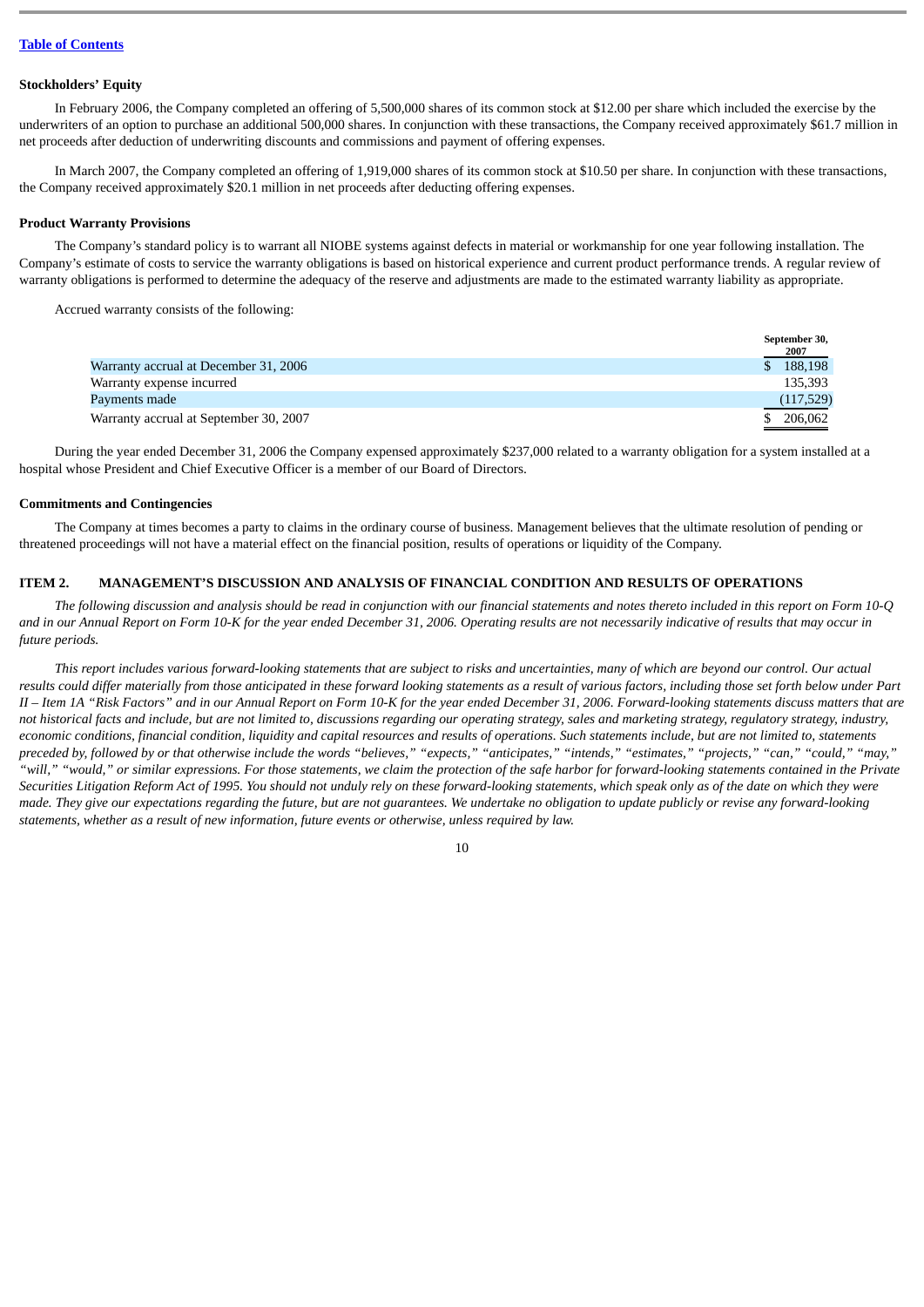#### **Overview**

Stereotaxis designs, manufactures and markets an advanced cardiology instrument control system for use in a hospital's interventional surgical suite to enhance the treatment of arrhythmias and coronary artery disease. The Stereotaxis System is designed to enable physicians to complete more complex interventional procedures by providing image guided delivery of catheters and guidewires through the blood vessels and chambers of the heart to treatment sites. This is achieved using externally applied magnetic fields that govern the motion of the working tip of the catheter or guidewire, resulting in improved navigation, efficient procedures and reduced x-ray exposure. The core components of the Stereotaxis System have received regulatory clearance in the U.S., Canada and Europe.

#### **Critical Accounting Policies and Estimates**

Our discussion and analysis of our financial condition and results of operations are based on our financial statements, which have been prepared in accordance with U.S. generally accepted accounting principles. The preparation of these financial statements requires us to make estimates and judgments that affect the reported amounts of assets, liabilities, revenues and expenses and related disclosures. We review our estimates and judgments on an on-going basis. We base our estimates and judgments on historical experience and on various other assumptions that we believe to be reasonable under the circumstances. Actual results may differ from these estimates. We believe the following accounting policies are critical to the judgments and estimates we use in preparing our financial statements. For a complete listing of our critical accounting policies, please refer to our Annual Report on Form 10-K for the year ended December 31, 2006.

Our accounting policy for income taxes was recently modified due to the adoption of FIN 48. In June 2006, the Financial Accounting Standards Board (FASB) issued FIN 48, *Accounting for Uncertainty in Income Taxes – an Interpretation of FASB Statement No. 109*. FIN 48 clarifies the accounting for uncertainty in income taxes recognized in an entity's financial statements and provides guidance on the recognition, de-recognition and measurement of benefits related to an entity's uncertain tax positions. FIN 48 is effective for us beginning January 1, 2007. The adoption of FIN 48 did not have an impact on our financial position or results of operations.

In February 2007, The FASB issued SFAS No. 159, *The Fair Value Option for Financial Assets and Financial Liabilities*. SFAS 159 permits entities to choose to measure many financial instruments and certain other items at fair value that are not currently required to be measured at fair value. SFAS 159 will be effective for the Company on January 1, 2008. We are currently evaluating the impact of adopting SFAS 159 on our financial statements.

#### **Revenue Recognition**

For arrangements with multiple deliverables, we allocate the total revenue to each deliverable based on the provisions of Staff Accounting Bulletin (SAB) 104 and Emerging Issues Task Force (EITF) Issue No. 00-21, *Revenue Arrangements with Multiple Deliverables,* and recognize revenue for each separate element as the criteria are met. Under EITF 00-21, we are required to continually evaluate whether we have separate units of accounting for deliverables within certain contractual arrangements we have made with customers, specifically as it relates to the sale and installation of our magnetic navigation system. We previously met the first criteria for separation of multiple elements under EITF 00-21, which was that the system has stand-alone value but had not yet accumulated sufficient evidence to support the determination of fair value on the undelivered installation element. By the second quarter of 2007, we had accumulated sufficient experience to conclude that installation had been and could be performed by several independent vendors such that fair value could be determined. As such, we determined in the second quarter of 2007 that installation met the criteria under SAB 104 and EITF Issue No. 00-21 for recognition as a separate element or unit of accounting and began to recognize revenue on the delivery and installation of the system as two separate elements.

Under our revenue recognition policy, revenue for system sales is recognized for the portion of sales price due upon delivery, provided delivery has occurred, title has passed, there are no uncertainties regarding acceptance, persuasive evidence of an arrangement exists, the sales price is fixed and determinable, and collection of the related receivable is reasonably assured. The balance of the sales price due upon installation is recognized as revenue when the standard installation process is complete. When installation is the responsibility of the customer, revenue from system sales is recognized upon shipment since these arrangements do not include an installation element or right of return privileges. If uncertainties exist regarding collectability, we recognize revenue when those uncertainties are resolved. Amounts collected prior to satisfying the above revenue recognition criteria are reflected as deferred revenue. Revenue from services and license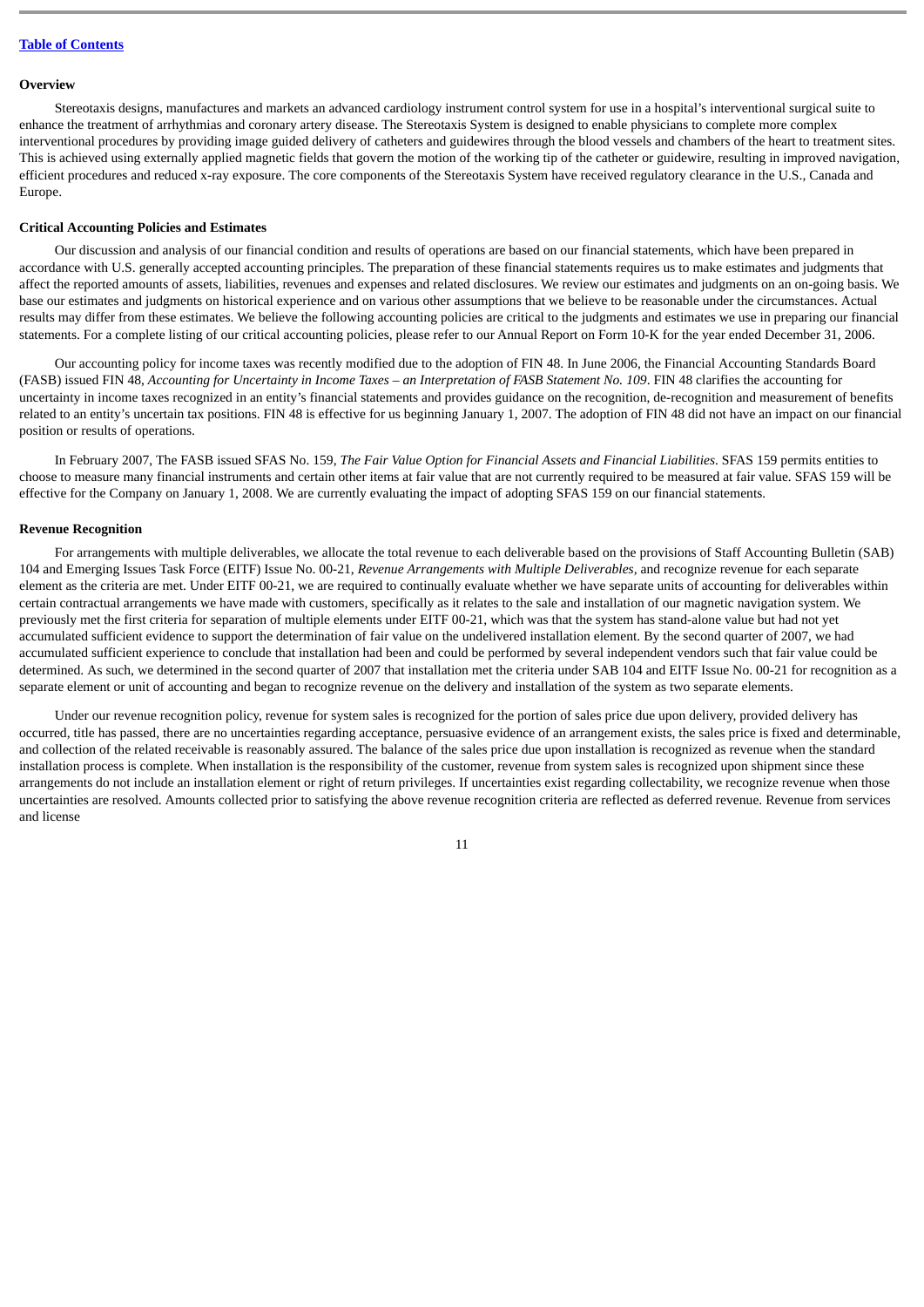fees, whether sold individually or as a separate unit of accounting in a multi-element arrangement, is deferred and amortized over the service or license fee period, which is typically one year. Revenue from services is derived primarily from the sale of annual product maintenance plans. We recognize revenue from disposable device sales or accessories upon shipment and an appropriate reserve for returns is established. The return reserve is estimated based on historical experience which is periodically reviewed and updated as necessary. We recognize fees earned on the shipment of product to customers as revenue and recognize costs incurred on the shipment of product to customers as cost of revenue.

## **Results of Operations**

#### *Comparison of the Three Months Ended September 30, 2007 and 2006*

*Revenue*. Revenue increased to \$12.0 million for the three months ended September 30, 2007 from \$7.6 million for the three months ended September 30, 2006, an increase of approximately 58%. Revenue from the sale of systems increased from \$6.4 million to \$9.5 million, an increase of approximately 49% because of an increase in the number of systems delivered from seven to nine and a higher average selling price. Revenue from sales of disposable interventional devices, service and accessories increased to \$2.5 million for the three months ended September 30, 2007 from \$1.3 million for the three months ended September 30, 2006, an increase of approximately 101%. This increase was principally attributable to the increased base of installed systems.

Purchase orders and other commitments for our magnetic navigation system and integrated cath lab display were approximately \$58 million at September 30, 2007. We do not include orders for disposables, service or other accessories in the backlog data. Backlog includes amounts withheld at the time of revenue recognition which will generally be included in systems revenue in the future when the related obligations are completed. There can be no assurance that we will recognize revenue in any particular period or at all because some of our purchase orders and other commitments are subject to contingencies that are outside our control. In addition, these orders and commitments may be revised, modified or cancelled, either by their express terms, as a result of negotiations, or by project changes or delays.

*Cost of Revenue*. Cost of revenue increased to \$4.0 million for the three months ended September 30, 2007 from \$3.7 million for the three months ended September 30, 2006, an increase of approximately 10%. This increase was in part due to the increased number of systems sold and a lower cost to produce and deliver each unit sold.

*Research and Development Expenses*. Research and development expenses increased to \$6.7 million for the three months ended September 30, 2007 from \$5.6 million for the three months ended September 30, 2006, an increase of approximately 20%. The increase was due principally to an increase in expenses related to development and commercialization of the integrated cath lab display and other research and development projects.

*General and Administrative Expenses*. General and administrative expenses increased to \$4.3 million from \$4.2 million for the three months ended September 30, 2007 and 2006, an increase of approximately 2%. The increase was due primarily to increased headcount and compensation costs.

*Sales and Marketing Expenses*. Sales and marketing expenses increased to \$7.7 million for the three months ended September 30, 2007 from \$5.9 million for the three months ended September 30, 2006, an increase of approximately 30%. The increase related primarily to increased salary, benefits and travel expenses associated with expanded sales headcount.

*Interest Income*. Interest income decreased to \$339,000 for the three months ended September 30, 2007 from \$528,000 for the three months ended September 30, 2006, a decrease of approximately 36% due to lower invested balances.

*Interest Expense*. Interest expense decreased approximately 49% to \$74,000 for the three months ended September 30, 2007 from \$145,000 for the three months ended September 30, 2006 primarily due to a decrease in certain letter of credit fees.

#### *Comparison of the Nine months Ended September 30, 2007 and 2006*

*Revenue*. Revenue increased to \$29.0 million for the nine months ended September 30, 2007 from \$13.2 million for the nine months ended September 30, 2006, an increase of approximately 120%. Revenue from the sale of systems increased to \$22.5 million from \$10.2 million, an increase of approximately 120%, because of an increase in the number of systems delivered from 11 to 20. Revenue from sales of disposable interventional devices, service and accessories increased to \$6.6 million for the nine months ended September 30, 2007 from \$3.0 million for the nine months ended September 30, 2006, an increase of approximately 121%. This increase was principally attributable to the increased base of installed systems.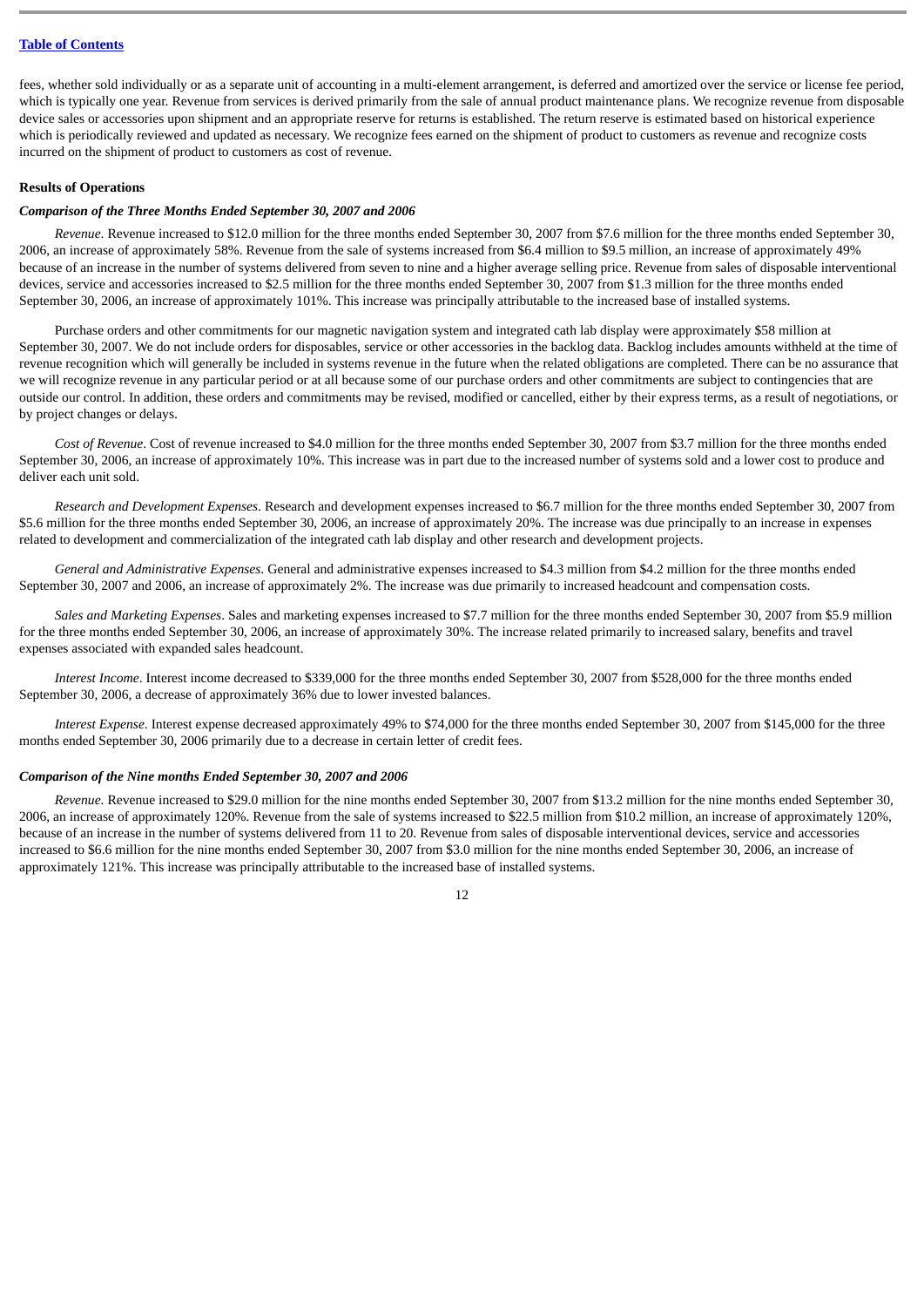*Cost of Revenue*. Cost of revenue increased to \$11.6 million for the nine months ended September 30, 2007 from \$7.1 million for the nine months ended September 30, 2006, an increase of approximately 64%. This increase was due in part to the increased number of systems sold offset by a decrease in unabsorbed overhead associated with a reduced production and installation schedule during the first two quarters of 2006. Cost of sales for the 2007 period also includes a \$1.9 million adjustment to the carrying value of the first generation Niobe systems remaining in inventory.

*Research and Development Expenses*. Research and development expenses increased to \$19.5 million for the nine months ended September 30, 2007 from \$17.2 million for the nine months ended September 30, 2006, an increase of approximately 13%. The increase was due principally to an increase in expenses related to the 8mm and irrigated catheter development, integrated cath lab display and other research and development projects.

*General and Administrative Expenses*. General and administrative expenses increased to \$14.1 million for the nine months ended September 30, 2007 from \$12.6 million for the nine months ended September 30, 2006, an increase of approximately 12%. The increase was due primarily to expanded activity in clinical affairs and training and increased compensation costs.

*Sales and Marketing Expenses*. Sales and marketing expenses increased to \$20.7 million for the nine months ended September 30, 2007 from \$16.5 million for the nine months ended September 30, 2006, an increase of approximately 26%. The increase related primarily to increased salary, benefits and travel expenses associated with expanded sales headcount.

*Interest Income*. Interest income decreased to \$1.2 million for the nine months ended September 30, 2007 from \$1.6 million for the nine months ended September 30, 2006, a decrease of approximately 26% due to lower invested balances.

*Interest Expense*. Interest expense decreased approximately 79% to \$216,000 for the nine months ended September 30, 2007 from \$1.0 million for the nine months ended September 30, 2006 primarily due to the amortization of warrant expense during 2006 related to the affiliate line of credit.

#### **Liquidity and Capital Resources**

Liquidity refers to the liquid financial assets available to fund our business operations and pay for near-term obligations. These liquid financial assets consist of cash and cash equivalents, as well as investments. In addition to our cash and cash equivalent balances, we maintained \$2.1 million of investments in commercial paper and auction rate securities at September 30, 2007 and \$21.8 million of investments in corporate debt securities, U.S. government agency notes, commercial paper, certificates of deposit and auction rate securities at December 31, 2006. At September 30, 2007, we had working capital of approximately \$28.4 million, compared to \$40.4 million at December 31, 2006.

The following table summarizes our cash flow by operating, investing and financing activities for each of nine month periods ended September 30, 2007 and 2006 (in thousands):

|                                                      |            | <b>Nine months Ended</b><br>September 30, |  |
|------------------------------------------------------|------------|-------------------------------------------|--|
|                                                      | 2007       | 2006                                      |  |
| Cash Flow used in operating activities               | \$(26,055) | $$$ (35,335)                              |  |
| Cash Flow provided by (used in) investing activities |            | (11,893)                                  |  |
| Cash Flow provided by financing activities           |            | 66,259                                    |  |

*Net cash used in operating activities*. We used approximately \$26.1 million and \$35.3 million of cash for operating activities during the nine months ended September 30, 2007 and 2006, respectively, primarily as a result of operations during these periods. During the nine months ended September 30, 2007 we generated approximately \$2.7 million from operating assets and liabilities. We used approximately \$452,000 to fund operating assets and liabilities during the nine months ended September 30, 2006.

*Net cash provided by (used in) investing activities*. We generated approximately \$15.6 million of cash from investing activities during the nine months ended September 30, 2007, principally from the maturity of investments. During the nine months ended September 30, 2006, we used approximately \$11.9 million of cash, substantially for the purchase of investments. We used approximately \$4.1 million and \$2.1 million of cash for the purchase of equipment during the nine months ended September 30, 2007 and 2006, respectively.

*Net cash provided by financing activities*. We generated approximately \$21.6 million from financing activities during the nine months ended September 30, 2007 primarily from the proceeds of our common stock offering in the first quarter of

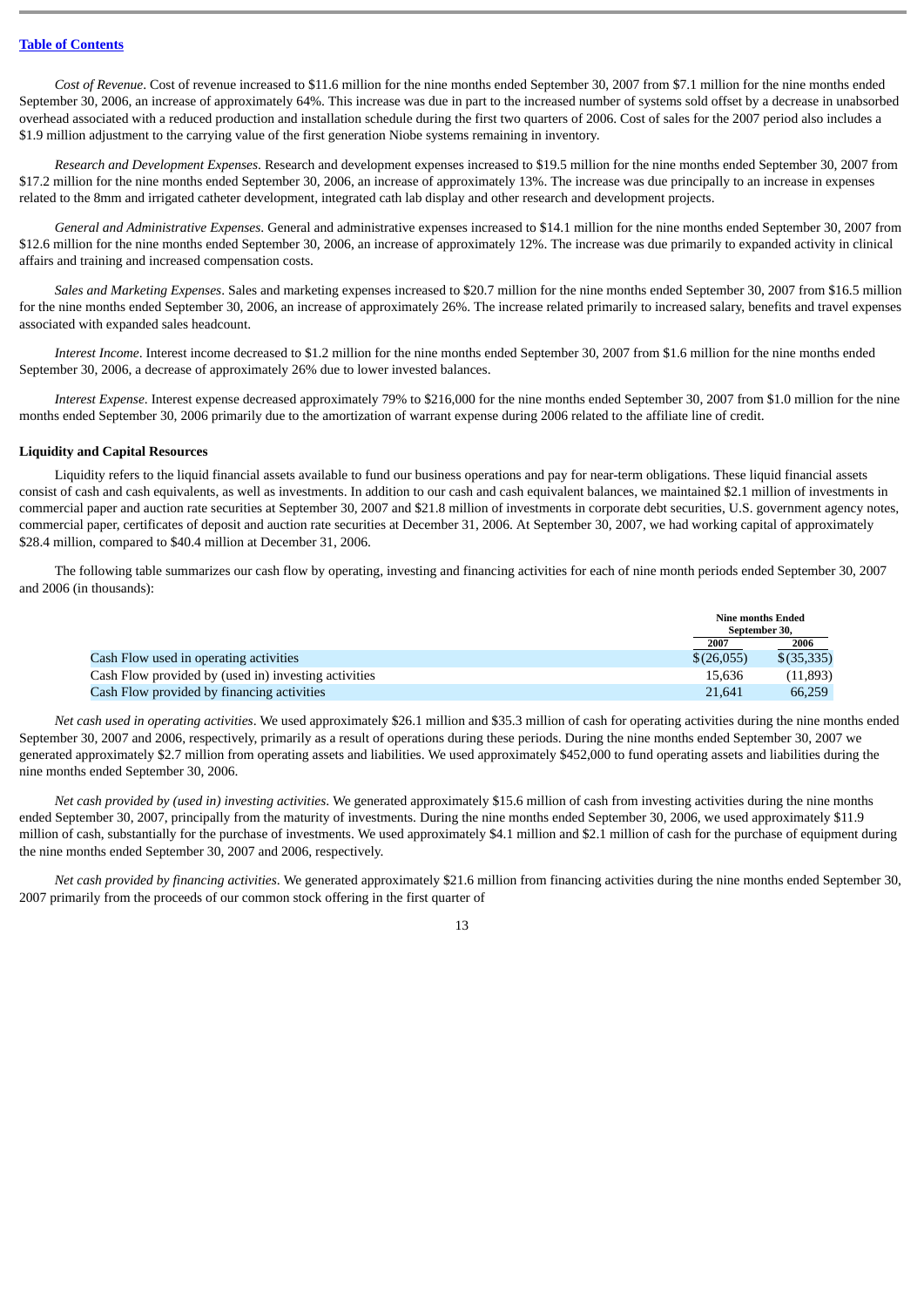2007. We drew \$2 million under our equipment line and repaid amounts drawn under our working capital line and scheduled amounts due under older equipment loans. We generated approximately \$66.3 million from financing activities during the nine months ended September 30, 2006, primarily from the proceeds of our common stock offering.

In March 2007, we entered into a loan modification agreement with our primary lender to increase the maximum borrowing capacity from \$10 million to \$25 million. In addition, this agreement provided for an additional \$2 million in equipment advances which was drawn in June 2007. The maturity date of the revolving line of credit under the loan agreement was extended to March 2009 and the interest rate will be calculated at the lender's prime rate plus either 0.25% or 0.75%, depending on a defined liquidity measure. These loan agreements are secured by substantially all of our assets. The loan agreements include customary affirmative, negative and financial covenants. For example, we are restricted from incurring additional debt, disposing of or pledging our assets, entering into merger or acquisition agreements, making certain investments, allowing fundamental changes to our business, ownership, management or business locations, and from making certain payments in respect of stock or other ownership interests, such as dividends and stock repurchases. In the event our quick asset ratio (as defined in the agreement) falls below 1.75 to 1, we would be required to meet certain operating performance covenants. We are also required under the loan agreements to maintain our primary operating account and the majority of our cash and investment balances in accounts with the lender. As of September 30, 2007, we had no outstanding amounts due under our working capital line of credit and had an unused line of approximately \$25.0 million with current borrowing capacity of approximately \$11.2 million, secured by qualifying receivables and inventory balances. As of September 30, 2007, we had aggregate outstanding balances of approximately \$2.2 million under our two equipment loan agreements. As of September 30, 2007, we were in compliance with all covenants of this agreement.

In November 2005, we entered into a six-month commitment with certain affiliates providing for the availability of up to \$20.0 million in unsecured borrowings. This commitment was available to be drawn against at any time through May 10, 2006, the initial six-month commitment period. The commitment period, as well as the maturity date on any funds drawn under the commitment, was subject to one six-month extension, through November 2006, at our sole election. The lenders received five-year warrants to purchase shares of our common stock upon commitment of the funds. We did not draw funds under this agreement nor did we extend the commitment period beyond its May 2006 expiration.

In February 2006, we completed an offering of 5,500,000 shares of our common stock at \$12.00 per share which included the exercise by the underwriters of an option to purchase an additional 500,000 shares. In conjunction with these transactions, we received approximately \$61.7 million in net proceeds after deduction of underwriting discounts and commissions and payment of offering expenses.

In August 2006, we filed a universal shelf registration statement for the issuance and sale from time to time to the public of up to \$75 million in securities, including debt, preferred stock, common stock and warrants. The shelf registration was declared effective by the SEC in September 2006. In March 2007, we completed an offering of 1,919,000 shares of our common stock at \$10.50 per share pursuant to the shelf registration. In conjunction with this transaction, we received approximately \$20.1 million in net proceeds after deducting offering expenses. In addition, we filed a registration statement relating to the exercise of warrants previously issued in various private financings. To the extent such warrants are exercised on a cash basis, we will receive proceeds from the exercise of such warrants; however, we will not receive the proceeds from the sales of the underlying shares.

We expect to have negative cash flow from operations through 2007. We expect to continue the development and commercialization of our products, the continuation of our research and development programs and the advancement of new products into clinical development. We expect that total operating expenses for the year will increase by less than 25% over 2006 expenditures as we continue to increase our direct sales and marketing efforts and strengthen our training capabilities in support of our targeted system order growth. Until we can generate significant cash flow from our operations, we expect to continue to fund our operations with existing cash resources that were primarily generated from the proceeds of our public offerings, private sales of our equity securities and working capital and equipment financing loans. In the future, we may finance future cash needs through the sale of other equity securities, strategic collaboration agreements and debt financings. We cannot accurately predict the timing and amount of our utilization of capital, which will depend on a number of factors outside of our control.

While we believe our existing cash, cash equivalents and investments and available bank lines will be sufficient to fund our operating expenses and capital equipment requirements through the next 12 months, we cannot assure you that we will not require additional financing before that time. We also cannot assure you that such additional financing will be available on a timely basis on terms acceptable to us or at all, or that such financing will not be dilutive to our stockholders. If adequate funds are not available to us, we could be required to delay development or commercialization of new products, to license to third parties the rights to commercialize products or technologies that we would otherwise seek to commercialize ourselves or to reduce the marketing, customer support or other resources devoted to our products, any of which could have a material adverse effect on our business, financial condition and results of operations.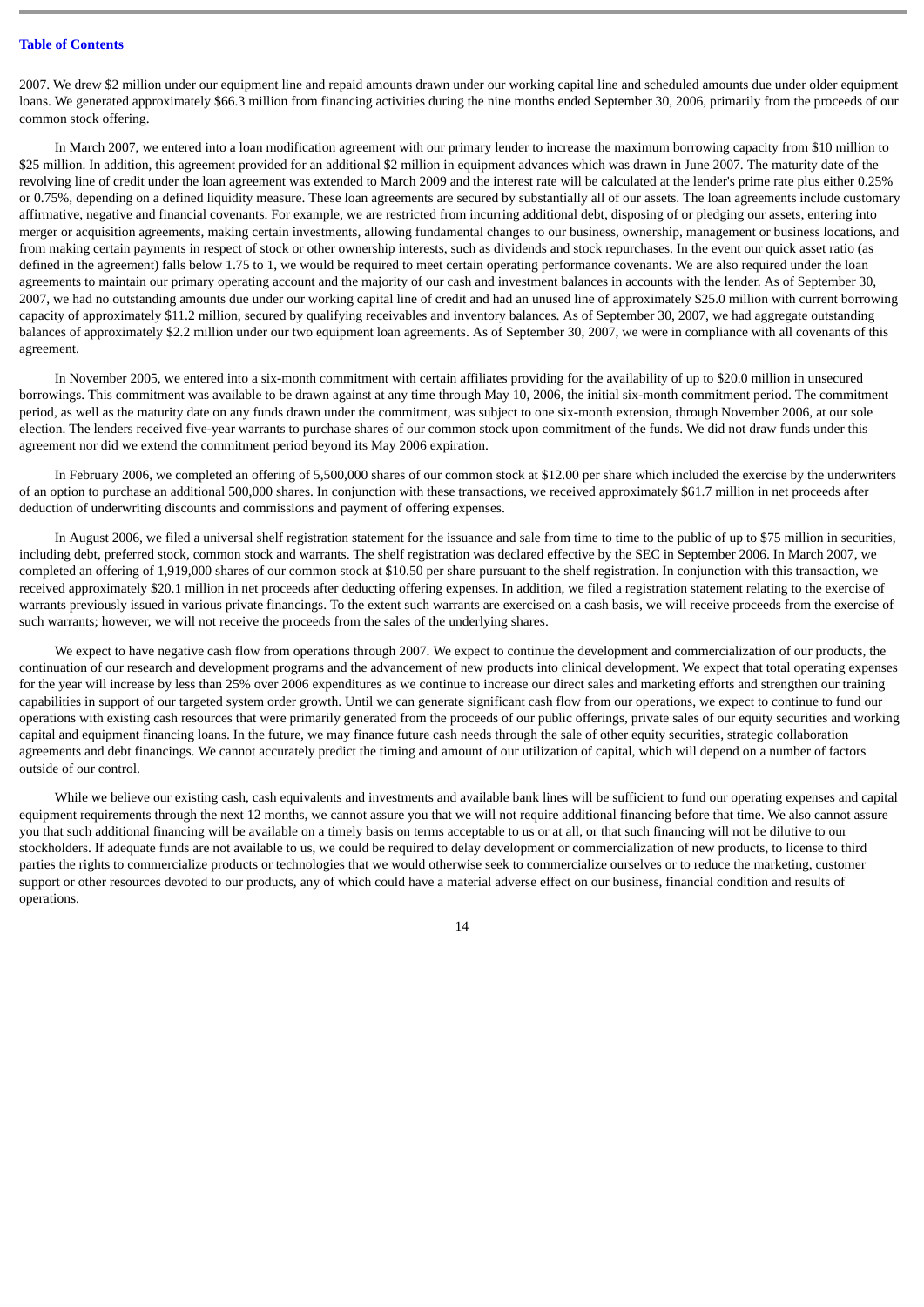#### **Off-Balance Sheet Arrangements**

We do not currently have, nor have we ever had, any relationships with unconsolidated entities or financial partnerships, such as entities often referred to as structured finance or special purpose entities, which would have been established for the purpose of facilitating off-balance sheet arrangements or other contractually narrow or limited purposes. In addition, we do not engage in trading activities involving non-exchange traded contracts. As a result, we are not materially exposed to any financing, liquidity, market or credit risk that could arise if we had engaged in these relationships.

# <span id="page-14-0"></span>**ITEM 3. QUANTITATIVE AND QUALITATIVE DISCLOSURES ABOUT MARKET RISK**

We have exposure to currency fluctuations. We operate mainly in the U.S., Europe and Asia and we expect to continue to sell our products both within and outside of the U.S. We expect to transact this business primarily in U.S. dollars and in Euros, although we may transact business in other currencies to a lesser extent. Future fluctuations in the value of these currencies may affect the price competitiveness of our products. In addition, because we have a relatively long installation cycle for our systems, we will be subject to risk of currency fluctuations between the time we record an account receivable and the time we collect payments, which could adversely affect our operating margins. We have not hedged exposures in foreign currencies or entered into any other derivative instruments. As a result, we will be exposed to some exchange risks for foreign currencies. For example, if the Euro currency exchange rate were to fluctuate by 10%, we believe that our revenues could be affected by as much as 2 to 3%.

We also have exposure to interest rate risk related to our investment portfolio and our borrowings. The primary objective of our investment activities is to preserve principal while at the same time maximizing the income we receive from our invested cash without significantly increasing the risk of loss.

Our interest income is sensitive to changes in the general level of U.S. interest rates, particularly since the majority of our investments are in short-term debt instruments. We invest our excess cash primarily in U.S. government securities and marketable debt securities of financial institutions and corporations with strong credit ratings. These instruments generally have maturities of two years or less when acquired. We do not utilize derivative financial instruments, derivative commodity instruments or other market risk sensitive instruments, positions or transactions. Accordingly, we believe that while the instruments we hold are subject to changes in the financial standing of the issuer of such securities, we are not subject to any material risks arising from changes in interest rates, foreign currency exchange rates, commodity prices, equity prices or other market changes that affect market risk sensitive instruments.

We do not believe that inflation has had a material adverse impact on our business or operating results during the periods covered by this report.

#### <span id="page-14-1"></span>**ITEM 4. CONTROLS AND PROCEDURES**

*Disclosure Controls and Procedures:* The Company's management, with the participation of the Company's Chief Executive Officer and Chief Financial Officer, has evaluated the effectiveness of the Company's disclosure controls and procedures (as such term is defined in Rules 13a-15(e) and 15d-15(e) under the Securities Exchange Act of 1934, as amended (the "Exchange Act")), as of the end of the period covered by this report. Any controls and procedures, no matter how well designed and operated, can provide only reasonable assurance of achieving the desired control objectives, and management is required to apply its judgment in evaluating the cost-benefit relationship of possible controls and procedures. Based on such evaluation, the Company's Chief Executive Officer and Chief Financial Officer have concluded that, as of the end of such period, the Company's disclosure controls and procedures were effective.

*Changes In Internal Control Over Financial Reporting:* The Company's management, with the participation of the Company's Chief Executive Officer and Chief Financial Officer, also conducted an evaluation of the Company's internal control over financial reporting to determine whether any changes occurred during the period covered by this report that have materially affected, or are reasonably likely to materially affect, the Company's internal control over financial reporting. Based on that evaluation, there has been no such change during the period covered by this report.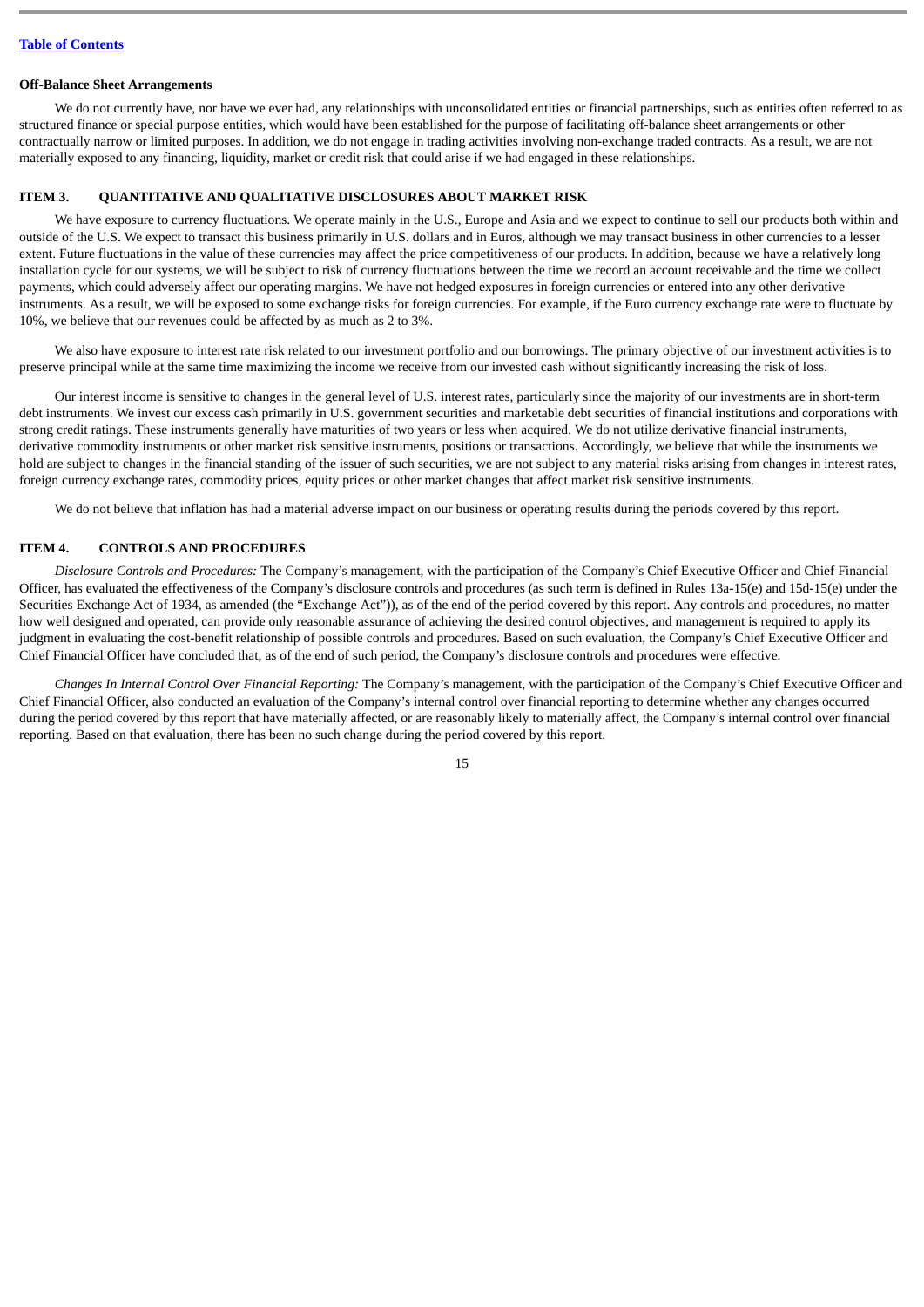## **STEREOTAXIS, INC. PART II – OTHER INFORMATION**

#### <span id="page-15-1"></span><span id="page-15-0"></span>**ITEM 1. LEGAL PROCEEDINGS**

We are involved from time to time in various lawsuits and claims arising in the ordinary course of business. Although the outcomes of these lawsuits and claims are uncertain, we do not believe any of them will have a material adverse effect on our business, financial condition or results of operations.

# <span id="page-15-2"></span>**ITEM 1A. RISK FACTORS**

There have been no material changes to our risk factors as disclosed in our Annual Report on Form 10-K for the year ended December 31, 2006 (as filed with the SEC on March 13, 2007), except with respect to the risk factor captioned "Customers may choose to purchase competing products and not ours." We are aware of one public company that has developed a catheter delivery system that is now commercially available and could compete with the Stereotaxis System.

# <span id="page-15-3"></span>**ITEM 2. UNREGISTERED SALES OF EQUITY SECURITIES AND USE OF PROCEEDS**

None

# <span id="page-15-4"></span>**ITEM 3. DEFAULTS UPON SENIOR SECURITIES**

None.

# <span id="page-15-5"></span>**ITEM 4. SUBMISSION OF MATTERS TO A VOTE OF SECURITY HOLDERS**

None.

#### <span id="page-15-6"></span>**ITEM 5. OTHER INFORMATION**

None.

# <span id="page-15-7"></span>**ITEM 6. EXHIBITS AND REPORTS ON FORM 8-K**

(a) Exhibits: See Exhibit Index herein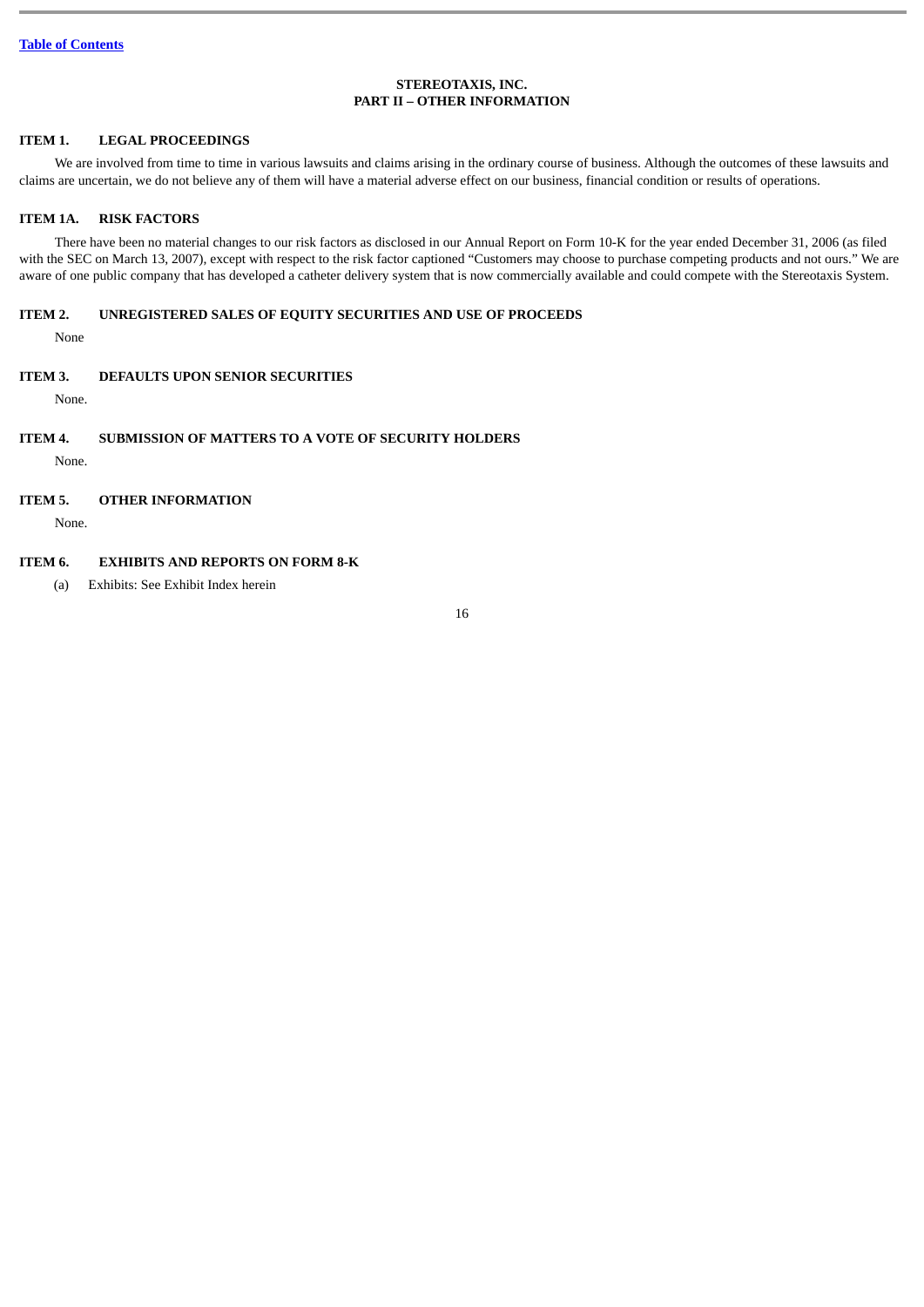# **STEREOTAXIS, INC. SIGNATURES**

<span id="page-16-0"></span>Pursuant to the requirements of the Securities Exchange Act of 1934, the Registrant has duly caused this report to be signed on its behalf by the undersigned thereunto duly authorized.

Date: November 9, 2007 By: /s/ Bevil J. Hogg

STEREOTAXIS, INC. (Registrant)

Bevil J. Hogg, Chief Executive Officer

Date: November 9, 2007 By: /s/ James M. Stolze

James M. Stolze, Vice President and Chief Financial Officer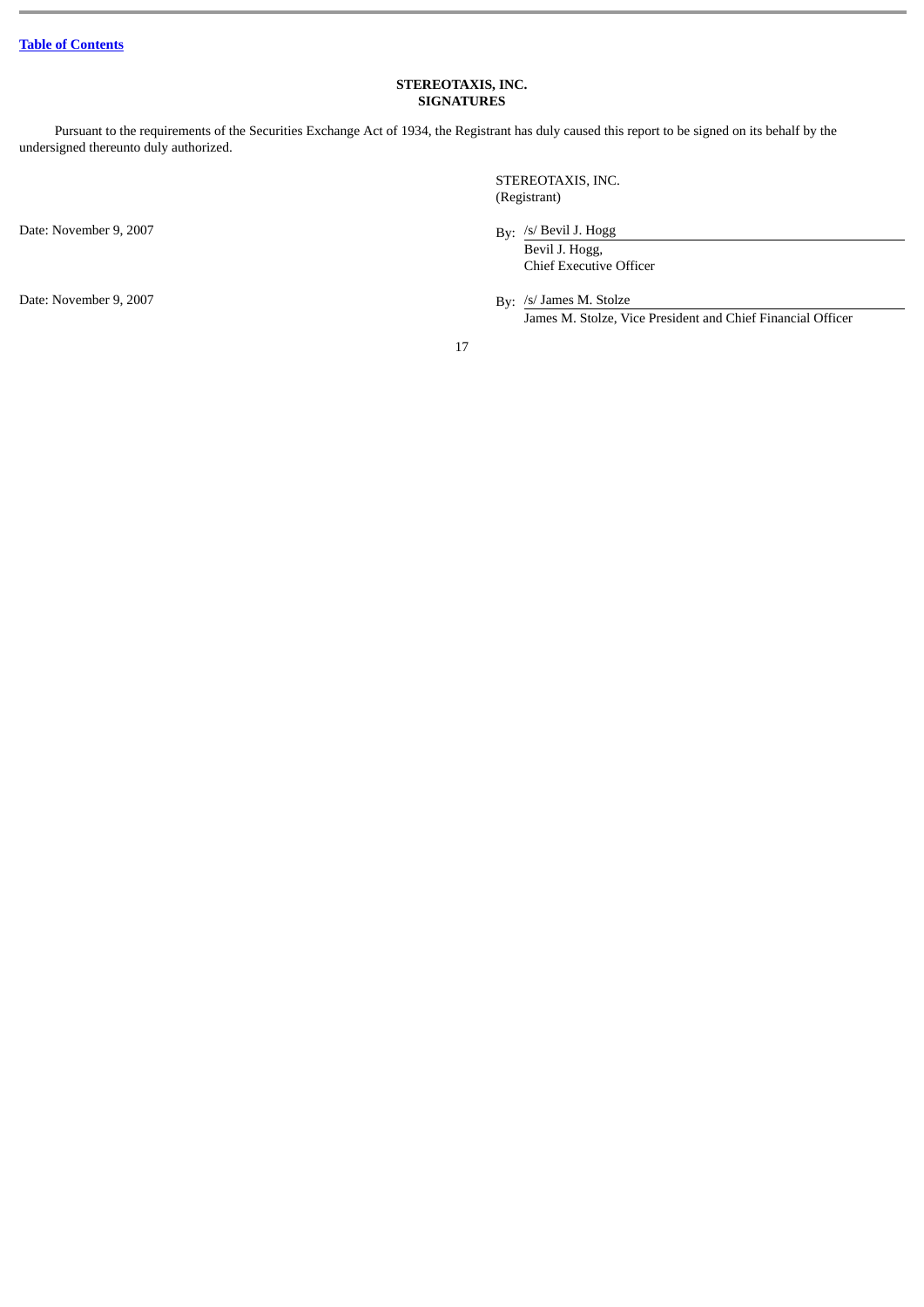# **EXHIBIT INDEX**

<span id="page-17-0"></span>

| Number  | Description                                                                                                                              |
|---------|------------------------------------------------------------------------------------------------------------------------------------------|
| 3.1(1)  | Restated Certificate of Incorporation of the Company                                                                                     |
| 3.2(1)  | Restated Bylaws of the Company                                                                                                           |
| 10.1(2) | Stereotaxis, Inc. 2002 Stock Incentive Plan, as Amended and Restated August 9, 2007                                                      |
| 10.2    | Letter Agreement and Employment Agreement dated August 1, 2007 between Luke Harada and the Registrant.                                   |
| 31.1    | Rule 13a-14(a)/15d-14(a) Certification (pursuant to Section 302 of the Sarbanes-Oxley Act of 2002, executed by Chief Executive Officer). |
| 31.2    | Rule 13a-14(a)/15d-14(a) Certification (pursuant to Section 302 of the Sarbanes-Oxley Act of 2002, executed by Chief Financial Officer). |
| 32.1    | Section 1350 Certification (pursuant to Section 906 of the Sarbanes-Oxley Act of 2002, executed by Chief Executive Officer).             |
| 32.2    | Section 1350 Certification (pursuant to Section 906 of the Sarbanes-Oxley Act of 2002, executed by Chief Financial Officer).             |

<sup>(1)</sup> This exhibit was previously filed as an exhibit to the Registrant's Quarterly Report on Form 10-Q for the quarter ended September 30, 2004 (filed November 12, 2004) (File No. 000-50884), and is incorporated herein by reference.

(2) This exhibit was previously filed as an exhibit to the Registrant's Current Report on Form 8-K dated August 9, 2007 (filed August 13, 2007) (File No. 000- 50884), and is incorporated herein by reference.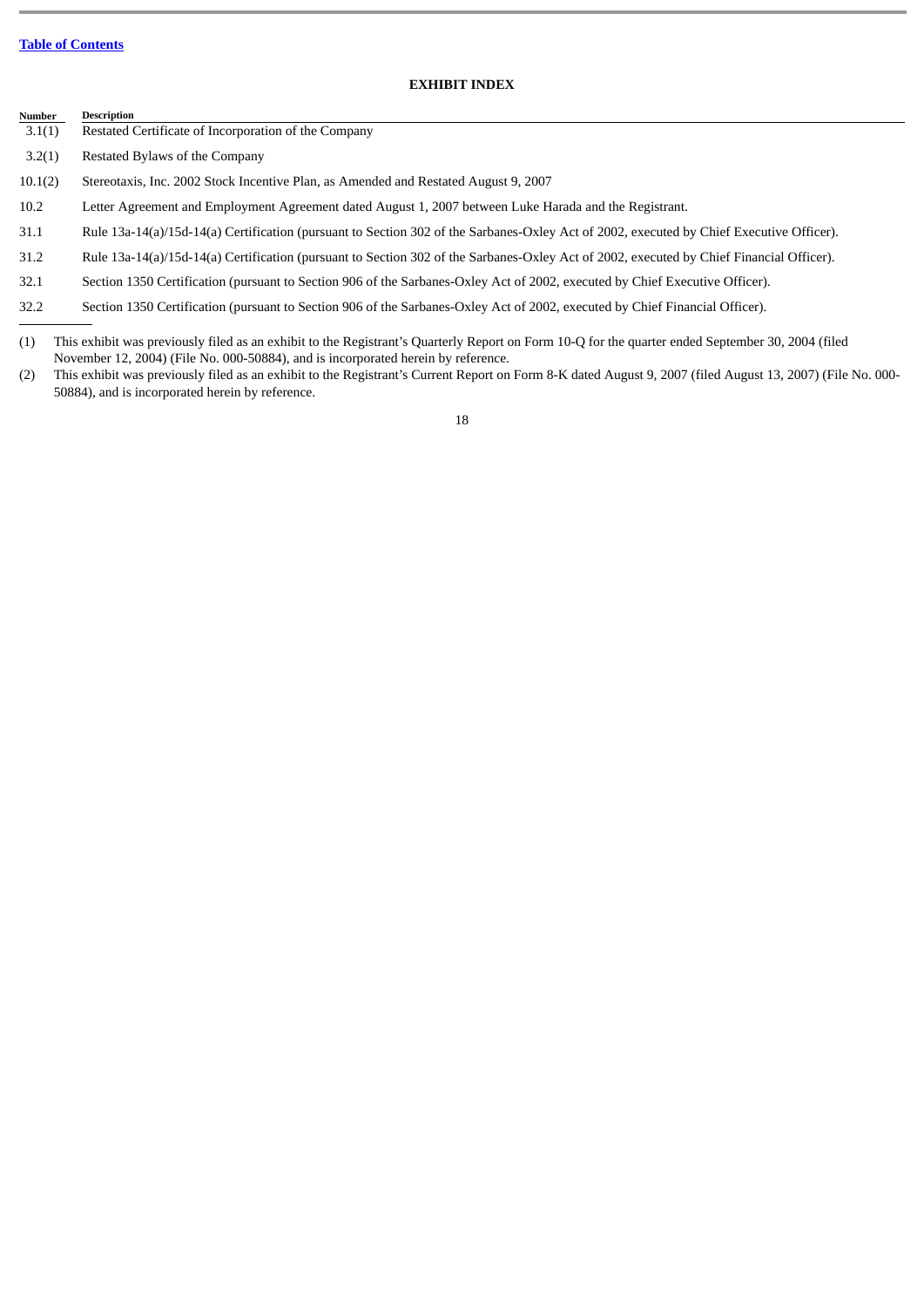

August 1, 2007 Luke Harada 1 Deer Creek Drive Basking Ridge, NJ 07920

Dear Luke:

I am pleased to extend to you this amended offer to join Stereotaxis as Senior Vice President, Business Development, reporting to me in my capacity as Chief Executive Officer. Your position will be located in our St. Louis, Missouri facility. This letter outlines the terms of your employment offer.

Your annualized base salary will be \$270,000 payable semi-monthly. As a member of the senior management team, you will be eligible to participate in the Corporate Bonus Plan with a bonus potential of up to a maximum of 50% of your base salary, based upon achieving specific corporate objectives *(2007 Objectives attached).* Your participation in the 2007 Corporate Bonus Plan will be on a pro-rata basis. In addition, you will receive a gross lump sum signing bonus of \$68,500, (less all required deductions) payable after 60 days of continuous employment with the Company. This payment will be processed in accordance with the Company's regular payroll schedule. Said bonus will be subject to recovery should you voluntarily resign within one year of employment.

Additionally, I will recommend that the Board of Directors grant you 50,000 Performance Based Restricted shares of the Company's stock at its next regular meeting. Performance Based Restricted shares shall vest as specific corporate performance goals are achieved *(see attached Performance Share Agreement which includes the goals).* There are no time limitations on vesting. However, if any of the performance criteria are not met on or before June 15, 2010, the portion of shares subject to that criteria will be forfeited. All shares shall be subject to the other terms and conditions set forth in the Company's stock option plan and the Performance Share Agreement. Such grant is subject to the final approval of the Board of Directors.

I will also recommend that the Board of Directors grant you options to purchase up to 150,000 shares of the Company's stock. These options will vest 25% after the first year and then monthly thereafter at the rate of 2.0833% per month such that all rights are available by the end of 4 years from the date of grant. The options will be treated as Incentive Stock Options to the extent allowed under the IRS Code. All shares shall be subject to the other terms and conditions set forth in the Company's stock option plan and the Incentive Stock Option Agreement *(see copies of attached documents).* Such grant is subject to the final approval of the Board of Directors.

In order for you to continue to reside in New Jersey, but work in our corporate office, we will also provide a furnished corporate apartment fully paid for by the Company and reimbursement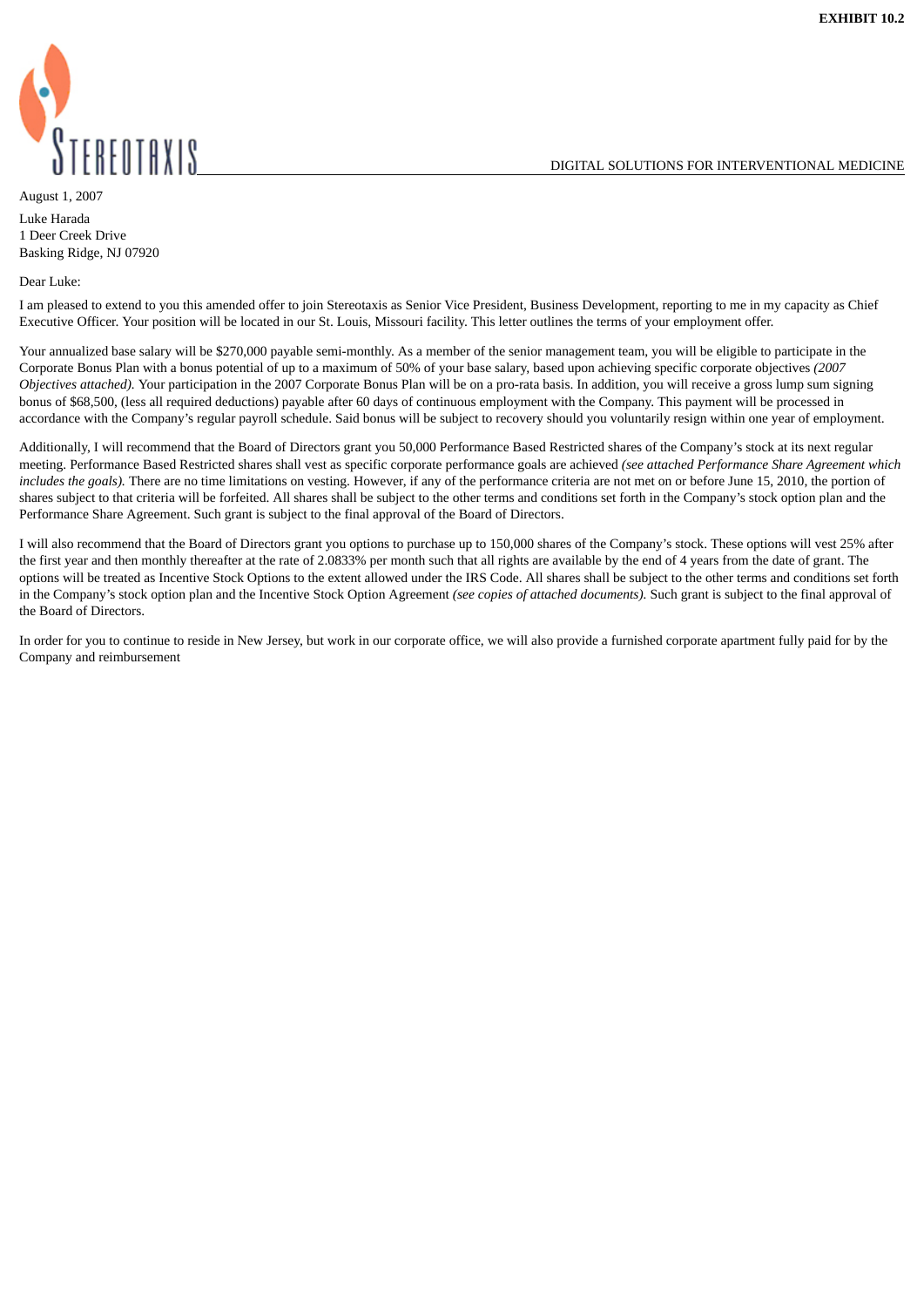for travel to and from New Jersey on a weekly basis. It is anticipated that you would, when not traveling elsewhere or working in New Jersey at the Company's request, be in St. Louis from Tuesday morning until Friday afternoon.

You shall be entitled to the standard benefits made available by the Company from time to time including medical and dental insurance for you and your family (subject to employee contributions) and paid time off for vacation and sick time (PTO) of fifteen days per year accumulated at a rate of 1.25 days per month.

Stereotaxis is an "at-will" employer, which means that you or Stereotaxis may terminate your employment at any time, with or without cause and without notice. You will be required to execute the Company's standard At-Will-Employment Agreement and Confidentiality and Non- Compete Agreement *(copies attached)* for senior executives that includes provisions relating to arbitration of employment disputes. Should you be terminated for other than cause, you would receive a guarantee of 6 months severance pay.

By signing this letter, you agree that you are not a party to any employment agreement, non-compete agreement or confidentiality agreement that might be inconsistent with your agreement with Stereotaxis. You are also required to furnish proof that you are authorized to work in the United States.

Luke, we welcome you to Stereotaxis and are enthusiastic about working with you to further build our company. This letter contains all the terms and conditions of the Company's offer of employment to you and any previous discussions, understandings or agreements are superseded by this letter. This offer is contingent upon your completion of the Company's employment application and background checks. If the foregoing terms are acceptable, please indicate your agreement by signing this letter in the space provided below at your earliest convenience.

Sincerely,

/s/ Bevil Hogg Chief Executive Officer

ACCEPTED and AGREED this 2nd day of August of 2007.

My starting date will be the 6th day of September 2007

/s/ Luke Harada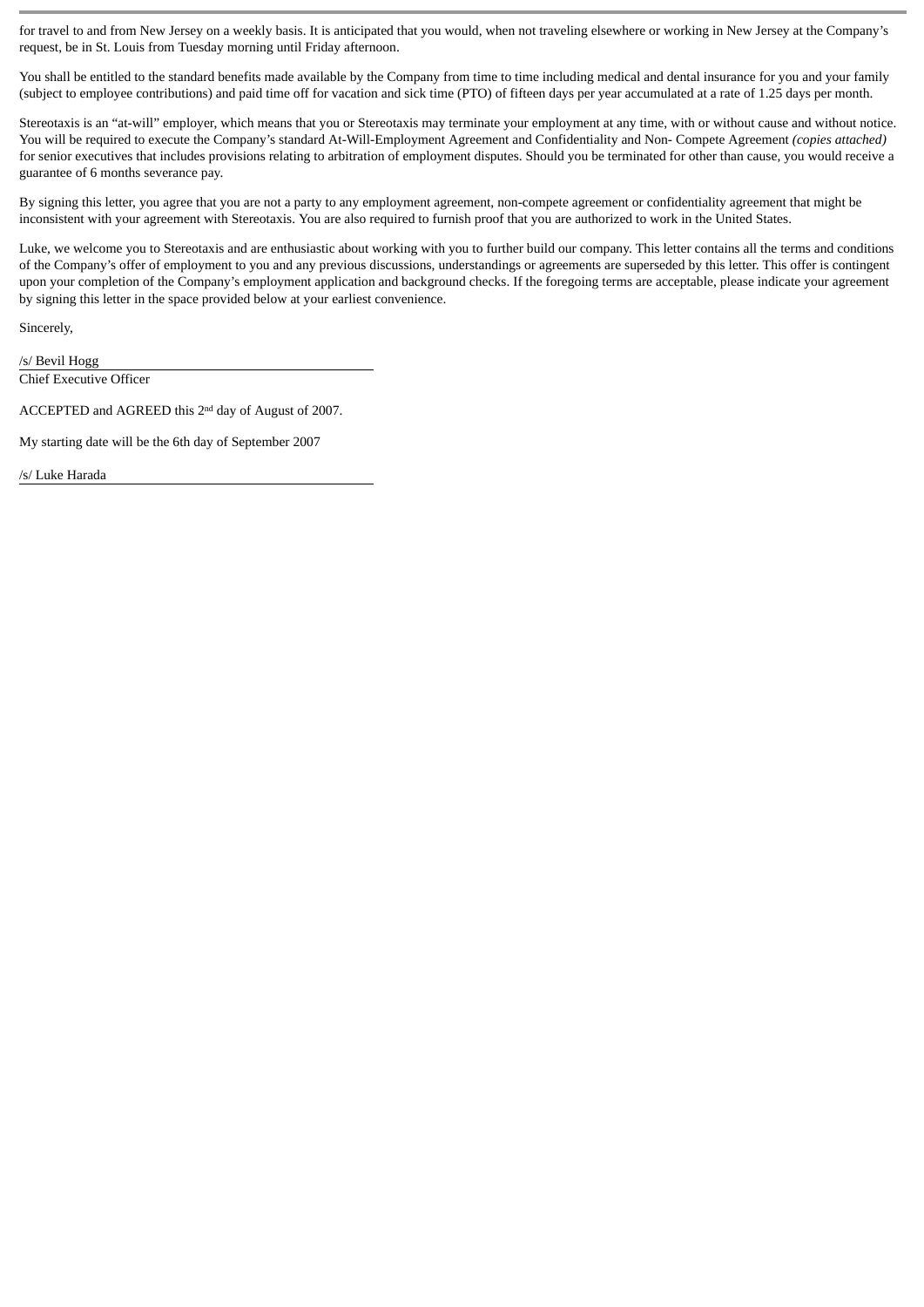#### AT-WILL EMPLOYMENT AGREEMENT

It is understood and agreed that the employment by Stereotaxis, Inc., a Delaware corporation (the "Company" or "Stereotaxis"), of the employee named below ("Employee") shall be subject to the terms and conditions of this At-Will Agreement ("Agreement").

# 1. Position; Base Salary; Incentive Compensation.

Employee shall serve as Senior Vice President, Business Development, or in such other capacity or capacities as Stereotaxis may from time to time direct. Employee shall report to Bevil Hogg, CEO, or such other person as the Company may from time to time direct. Employee's supervisor shall schedule employee's hours of work and Employee's position with the Company is Exempt.

Employee shall be paid according to the terms of his offer letter. Such payments shall be subject to applicable withholdings and deductions.

# 2. Vacation and Sick Leave Benefits.

Company-paid vacation and sick leave will be governed by the Employee Handbook.

### 3. Company Benefits.

While employed by the Company, Employee shall be entitled to receive the benefits of employment as the Company may offer from time to time. Employee agrees that as a condition of Employee's employment by the Company that Employee will be bound and subject to the terms and conditions of the Company's Employee Handbook. The Employee Handbook may be revised from time to time at the sole discretion of the Company with or without prior notice.

### 4. Attention to Duties; Conflict of Interest.

While employed by the Company, Employee shall devote Employee's full business time, energy and abilities exclusively to the business and interests of Stereotaxis, and shall perform all duties and services in a faithful and diligent manner and to the best of Employee's abilities. Employee shall not, without the Company's prior written consent, render to others, services of any kind for compensation, or engage in any other business activity that would materially interfere with the performance of Employee's duties under this Agreement. Employee represents that Employee has no other outstanding commitments inconsistent with any of the terms of this Agreement or the services to be rendered to Stereotaxis. While employed by the Company, Employee shall not, directly or indirectly, whether as a partner, employee, creditor, shareholder, or otherwise, promote, participate or engage in any activity or other business competitive with the Company's business. Employee shall not invest in any company or business, which competes in any manner with the Company, except those companies whose securities are listed on the national securities exchanges.

# 5. Proprietary Information.

Employee agrees to be bound by the terms of the Confidentiality and Noncompete Agreement and exhibits thereto, which are attached as Exhibit A and incorporated by this reference ("Confidentiality and Noncompete Agreement"), and, by the rules of confidentiality promulgated by Stereotaxis from time to time.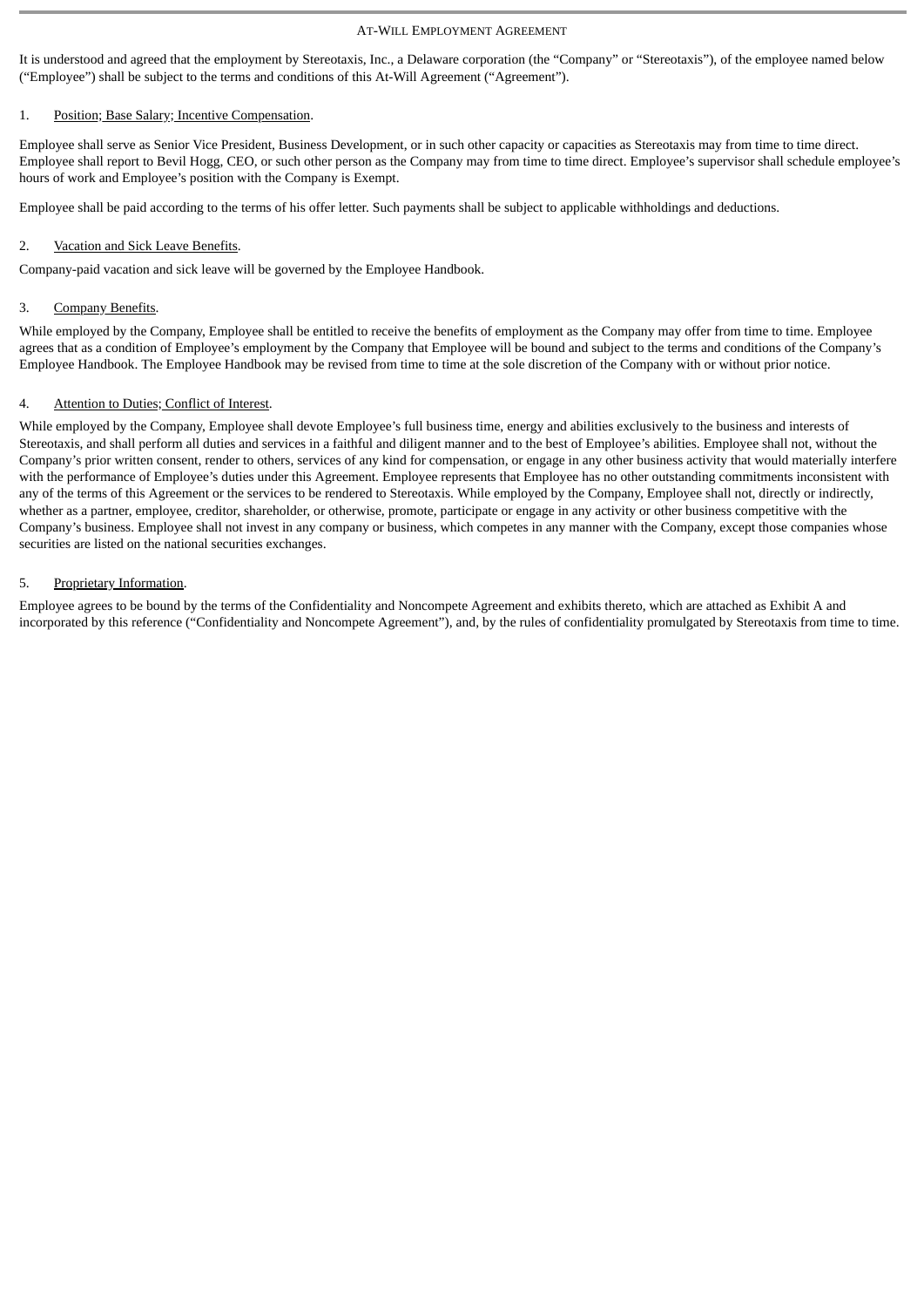# At-Will employer.

The Company is an "at-will" employer. This means that the Company may terminate Employee's employment at any time, with or without cause, and that Employee may terminate Employee's employment at any time, with our without cause. Stereotaxis makes no promise that Employee's employment will continue for a set period of time, nor is there any promise that it will be terminated only under particular circumstances. No raise or bonus, if any, shall alter Employee's status as an "at-will" employee or create any implied contract of employment. Discussion of possible or potential benefits in future years is not an express or implied promise of continued employment. No manager, supervisor or officer of Stereotaxis has the authority to change Employee's status as an "at-will" employee. The "at-will" nature of the employment relationship with Employee can only be altered by a written agreement signed by each member of the Board of Directors of Stereotaxis. No position within Stereotaxis is considered permanent.

# 6. Binding Arbitration.

Any dispute, claim or controversy with respect to Employee's termination of employment with the Company (whether the termination of employment is voluntary or involuntary), and any dispute, claim or controversy with respect to incidents or events leading to such termination or the method or manner of such termination, and any question of arbitrability hereunder, shall be settled exclusively by arbitration.

Employee and Stereotaxis each waive their constitutional rights to have such matters determined by a jury. Instead of a jury trial, Stereotaxis and Employee shall choose an arbitrator. Arbitration is preferred because, among other reasons, it is quicker, less expensive and less formal than litigation in court. The provisions governing arbitration shall be described in detail in Stereotaxis's Employee Handbook.

The arbitrator shall not have the authority to alter, amend, modify, add to or eliminate any condition or provision of this Agreement, including, but not limited to, the "at-will" nature of the employment relationship. The arbitration shall be held in St. Louis, Missouri. The award of the arbitrator shall be final and binding on the parties. Judgment upon the arbitrator's award may be entered in any court, state or federal, having jurisdiction over the parties. If a written request for arbitration is not made within one (1) year of the date of the alleged wrong or violation, all remedies regarding such alleged wrong or violation shall be waived.

Should any court determine that any provision(s) of this Agreement to arbitrate is void or invalid, the parties specifically intend every other provision of this Agreement to arbitrate to remain enforceable and intact. The parties explicitly and definitely prefer arbitration to recourse to the courts, for the reasons described above, and have prescribed arbitration as their sole and exclusive method of dispute resolution.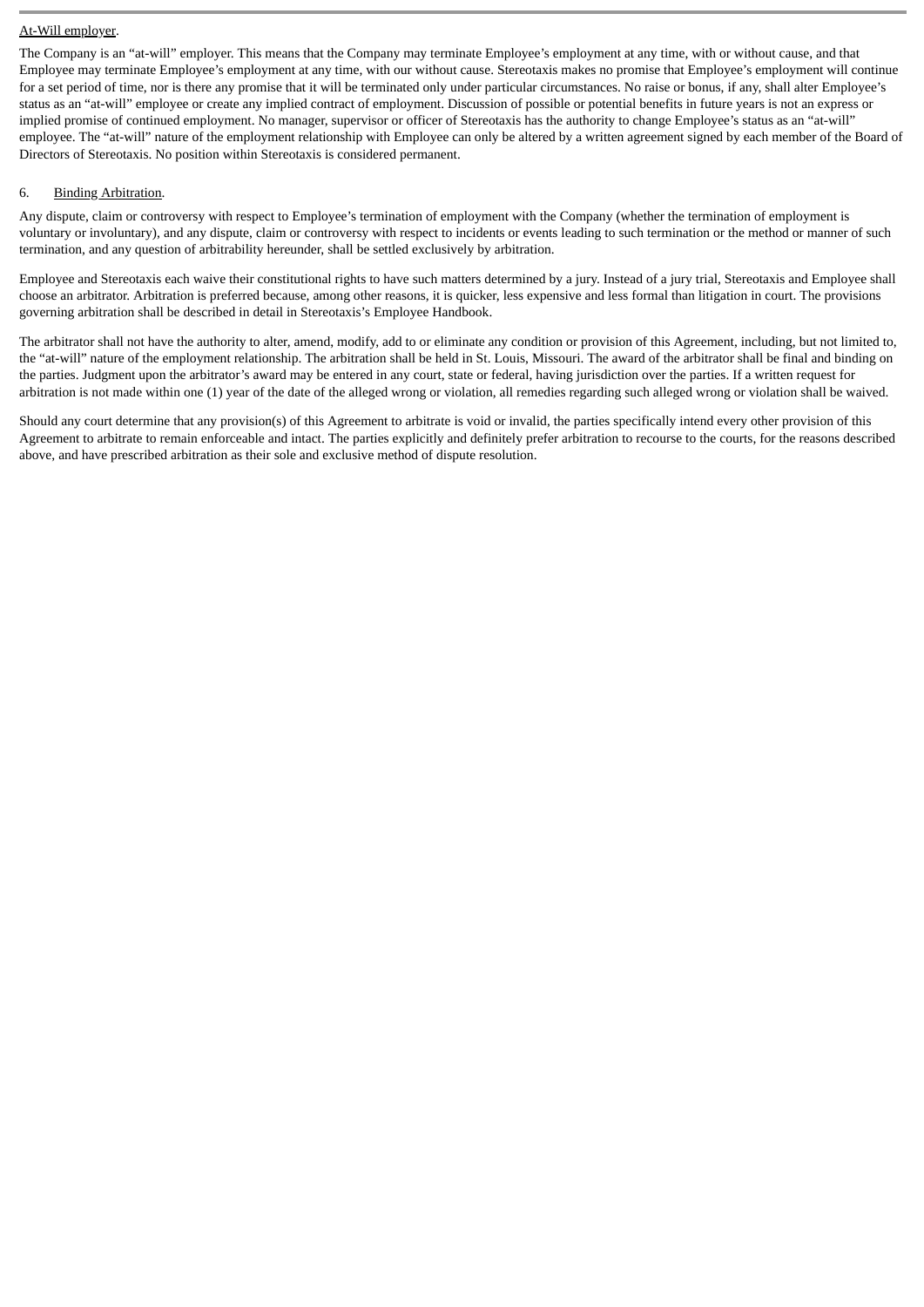# 7. No Inconsistent Obligations.

Employee represents that Employee is not aware of any obligations, legal or otherwise, inconsistent with the terms of this Agreement or Employee's undertakings under this Agreement.

#### 8. Miscellaneous.

Stereotaxis may assign this Agreement and Employee's employment to an affiliated entity to which the operations it currently manages are transferred.

No promises or changes in Employee's status as an employee of the Company or any of the terms and conditions of this Agreement can be made unless they are made in writing and approved by the Board of Directors of Stereotaxis. This Agreement and the terms and conditions described in it cannot be changed orally or by any conduct of either Employee or Stereotaxis or any course of dealings between Employee, or another person and Stereotaxis.

Unless otherwise agreed upon in writing by the parties, Employee, after termination of any employment, shall not seek nor accept employment with the Company in the future and the Company is entitled to reject without cause any application for employment with the Company made by Employee, and not hire Employee. Employee agrees that Employee shall have no cause of action against the Company arising out of any such rejection.

This agreement and performance under it, and any suits or special proceedings brought under it, shall be construed in accordance with the laws of the United States of America and the State of Missouri and any arbitration, mediation or other proceeding arising hereunder shall be filed and adjudicated in St. Louis, Missouri.

If any term or condition, or any part of a term or condition, of this Agreement shall prove to be invalid, void or illegal, it shall in no way affect, impair or invalidate any of the other terms or conditions of this Agreement, which shall remain in full force and effect.

The failure of either party to enforce any provision of this Agreement shall not be construed as a waiver of or acquiescence in or to such provision.

The Parties to this Agreement represent and acknowledge that in executing this Agreement they do not rely and have not relied upon any representation or statement made by the other party or the other party's agents, attorneys or representatives regarding the subject matter, basis, or effect of this Agreement or otherwise, other than those specifically stated in this written Agreement. This Agreement shall be interpreted in accordance with the plain meaning of its terms and not strictly for or against any party. This Agreement shall be construed as if each party was its author and each party hereby adopts the language of this Agreement as if it were his, her or its own. The captions to this Agreement and its sections, subsections, tables and exhibits are inserted only for convenience and shall not be construed as part of this Agreement or as a limitation on or broadening of the scope of this Agreement or any section, subsection, table or exhibit.

Employee and Stereotaxis have executed this Agreement and agree to enter into and be bound by the provisions hereof as of September 6, 2007.

THIS CONTRACT CONTAINS A BINDING ARBITRATION PROVISION WHICH MAY BE ENFORCED BY THE PARTIES.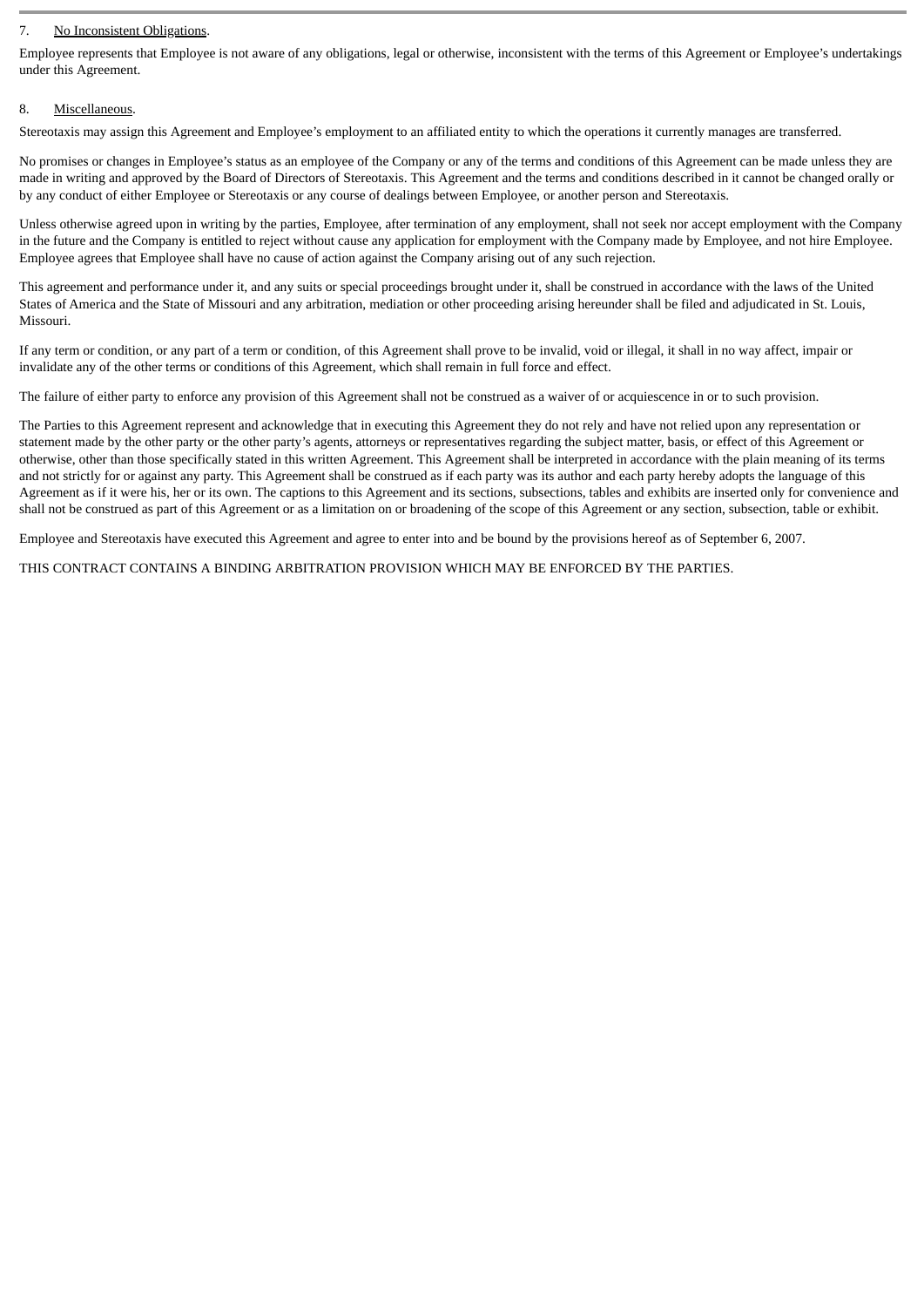# STEREOTAXIS, INC.

| By:    | /s/ David Giffin                |
|--------|---------------------------------|
| Name:  | David Giffin                    |
| Title: | Vice President, Human Resources |
|        |                                 |

Signature: /s/ Luke T. Harada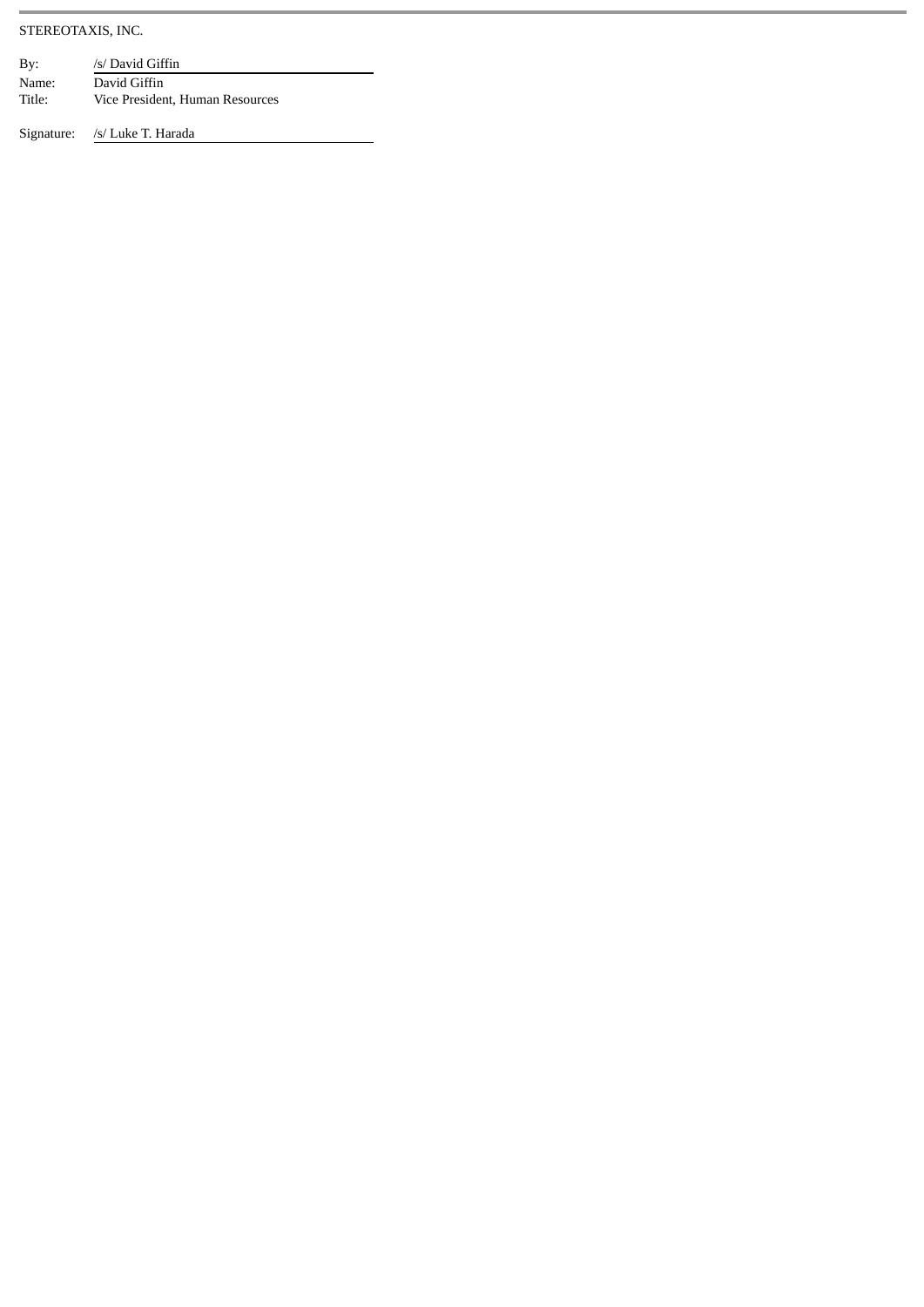#### EXHIBIT A CONFIDENTIALITY AND NONCOMPETE AGREEMENT

This Confidentiality and Noncompete Agreement ("Agreement") is made and entered into this 6th day of September 2007, by and between Stereotaxis, Inc., a Delaware corporation ("Company"), and Luke Harada, ("Employee").

WHEREAS, Company is engaged in, among other things, the business of researching, marketing and selling medical devices. The Company is headquartered and its principal place of business is located in St. Louis, Missouri;

WHEREAS, Company has expended a great deal of time, money and effort to develop and maintain its proprietary Confidential and Trade Secret Information (as defined herein) which provides it with a significant competitive advantage;

WHEREAS, the success of Company depends to a substantial extent upon the protection of its Confidential and Trade Secret Information and customer goodwill by all of its employees;

WHEREAS, Employee desires to be employed, or to continue to be employed, by Company to provide managerial, administrative, technical and/or sales services for Company; to be eligible for opportunities for advancement within Company and/or compensation increases which otherwise would not be available to Employee; and to be given access to Confidential and Trade Secret Information of Company which is necessary for Employee to perform his or her job, but which Company would not make available to Employee but for Employee's signing and agreeing to abide by the terms of this Agreement as a condition of Employee's employment and continued employment with Company. Employee recognizes and acknowledges that Employee's position with Company has provided and/or will continue to provide Employee with access to Company's Confidential and Trade Secret Information;

WHEREAS, Company compensates its employees to, among other things, develop and preserve goodwill with its customers on Company's behalf and business information for Company's ownership and use;

WHEREAS, If Employee were to leave Company, Company, in all fairness, would need certain protections in order to prevent competitors of Company from gaining an unfair competitive advantage over Company and/or diverting goodwill from Company, and to prevent misuse or misappropriation by Employee of the Confidential and Trade Secret Information;

WHEREAS, Company desires to obtain the benefit of the services of Employee and Employee is willing to render such services on the terms and conditions hereinafter set forth;

NOW, THEREFORE, in consideration of the compensation and other benefits of Employee's employment by Company and the recitals, mutual covenants and agreements hereinafter set forth, Employee and Company agrees as follows:

# 1. Employment Services.

1.1 Employee agrees that throughout Employee's employment with Company, Employee will (i) faithfully render such services as may be delegated to Employee by Company, (ii) devote Employee's entire business time, good faith,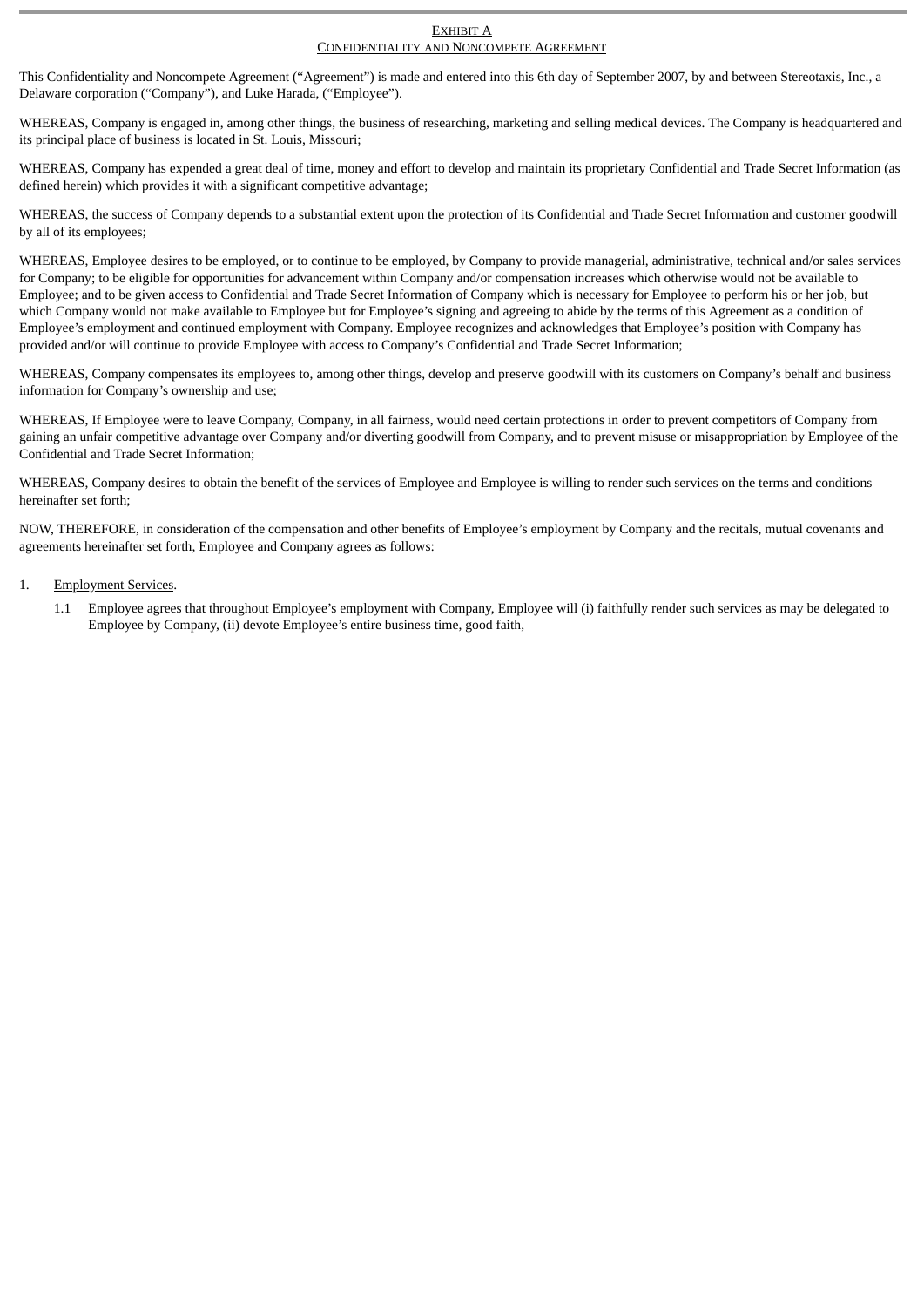best efforts, ability, skill and attention to Company's business, and (iii) follow and act in accordance with all of Company's rules, policies and procedures of Company, including, but not limited to, working hours, sales and promotion policies and specific Company rules.

- 1.2 "Company" means Stereotaxis, Inc. or one of its subsidiaries; whichever is Employee's employer. The "Subsidiary" means any corporation, joint venture or other business organization in which Stereotaxis, Inc. now or hereafter, directly or indirectly, owns or controls more than fifty percent (50%) interest.
- 2. Confidential and Trade Secret Information.
	- 2.1 Employee agrees to keep secret and confidential, and not to use or disclose to any third parties, except as directly required for Employee to perform Employee's employment responsibilities for Company, any of Company's proprietary Confidential and Trade Secret Information.
	- 2.2 "Confidential and Trade Secret Information" includes any information pertaining to Company's business which is not generally known in the medical devices industry, such as, but not limited to, trade secrets, know-how, processes, designs, products, documentation, quality control and assurance inspection and test data, production schedules, research and development plans and activities, equipment modifications, product formulae and production and recycling records, standard operating procedure and validation records, drawings, apparatus, tools, techniques, software and computer programs and derivative works, inventions (whether patentable or not), improvements, copyrightable material, business and marketing plans, projections, sales data and reports, confidential evaluations, the confidential use, nonuse and compilation by the Company of technical or business information in the public domain, margins, customers, customer requirements, costs, profitability, sales and marketing strategies, pricing policies, operational methods, strategic plans, training materials, internal financial information, operating and financial data and projections, distribution or sales methods, prices charged by or to Company, inventory lists, sources of supplies, supply lists, lists of current or past employees, mailing lists and information concerning relationships between Company and its employees or customers.
	- 2.3 During Employee's employment, Employee will not copy, reproduce or otherwise duplicate, record, abstract, summarize or otherwise use, any papers, records, reports, studies, computer printouts, equipment, tools or other property owned by the Company, except as expressly permitted or required for the proper performance of his or her duties on behalf of the Company.

# 3. Post-Termination Restrictions.

Employee recognizes that (i) Company has spent substantial money, time and effort over the years in and in developing its Confidential and Trade Secret Information; (ii) Company pays its employees to, among other things, develop and preserve business information, customer goodwill, customer loyalty and customer contacts for and on behalf of Company; and (iii) Company is hereby agreeing to employ and pay Employee based upon Employee's assurances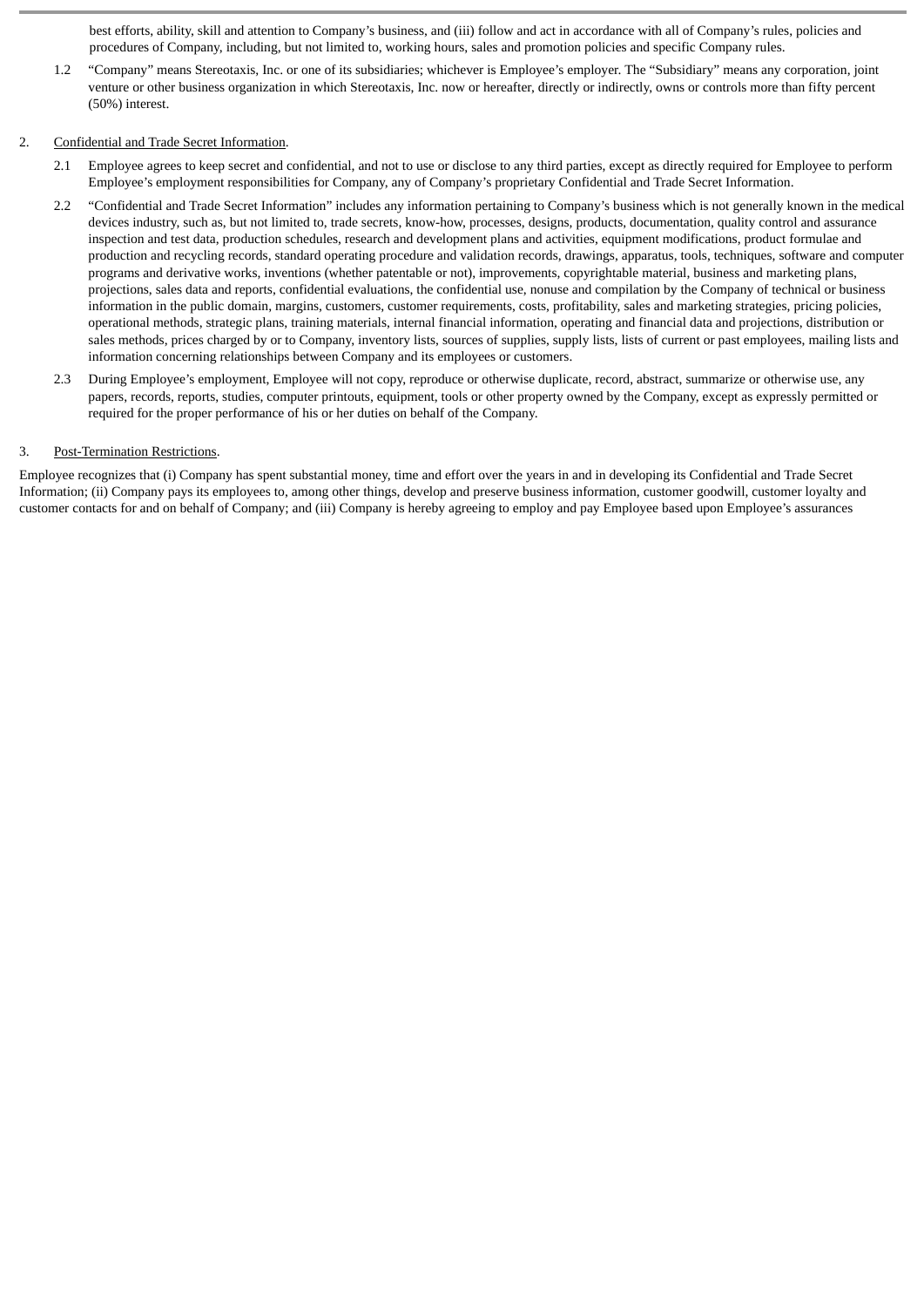and promises contained herein not to put himself or herself in a position following Employee's employment with Company in which the confidentiality of Company's information might somehow be compromised. Accordingly, Employee agrees that during Employee's employment with Company, and for a period of two years thereafter, regardless of how Employee's termination occurs and regardless of whether it is with or without cause, Employee will not, directly or indirectly (whether as owner, partner, consultant, employee or otherwise):

- 3.1 engage in, assist or have an interest in, enter the employment of, or act as an agent, advisor or consultant for, any person or entity which is engaged, or will be engaged, in the development, manufacture, supplying or sale of a product, process, apparatus, service or development which is competitive with a product, process, apparatus, service or development on which Employee worked or with respect to which Employee has or had access to Confidential or Trade Secret Information while at Company ("Competitive Work"), and which Employee seeks to serve in any market which was being served by Employee at the time of Employee's termination or was served at any time during Employee's last six (6) months of employment by Company.
- 3.2 solicit, call on or in any manner cause or attempt to cause, or provide any Competitive Work to any customer or active prospective customer of the Company with whom Employee dealt, or on whose account he or she worked for which Employee was responsible, or with respect to which Employee was provided or had access to Confidential and Trade Secret Information to divert, terminate, limit, modify or fail to enter into any existing or potential relationship with Company; and
- 3.3 induce or attempt to induce any Employee, consultant or advisor of Company to accept employment or an affiliation involving Competitive Work.

# 4. Acknowledgment Regarding Restrictions.

Employee recognizes and agrees that the restraints contained in Section 3 are reasonable and enforceable in view of Company's legitimate interests in protecting its Confidential and Trade Secret Information and customer goodwill. Employee understands that the post-employment restrictions contained herein will preclude, for a time, Employee's employment with such major competitors of Company in magnetic instrument guidance. Employee understands that the restrictions of Section 3 are not limited geographically in view of Company's nationwide operations and the Confidential and Trade Secret Information and customers to which Employee had access.

# 5. Inventions.

5.1 Any and all ideas, inventions, discoveries, patents, patent applications, continuation-in-part patent applications, divisional patent applications, technology, copyrights, derivative works, trademarks, service marks, improvements, trade secrets and the like, which are developed, conceived, created, discovered, learned, produced and/or otherwise generated by Employee, whether individually or otherwise, during the time that Employee is employed by Company, whether or not during working hours, that relate to (i) current and anticipated businesses and/or activities of Company, (ii) Company's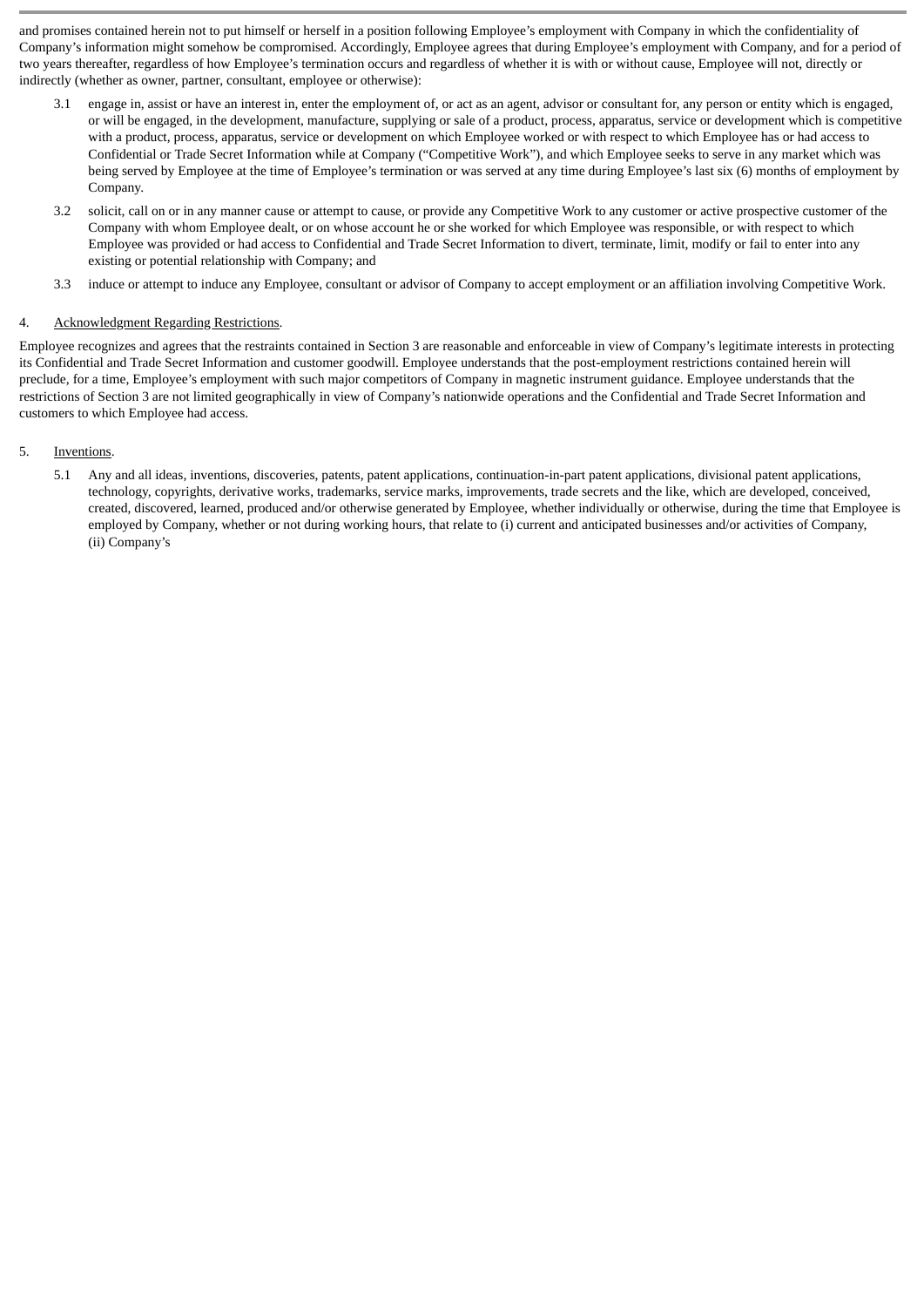current and anticipated research or development, or (iii) any work performed by Employee for Company, shall be the sole and exclusive property of Company, and Company shall own any and all right, title and interest to such. Employee assigns and agrees to assign to Company any and all right, title and interest in and to any such ideas, inventions, discoveries, patents, patent applications, continuation-in-part patent applications, divisional patent applications, technology, copyrights, derivative works, trademarks, service marks, improvements, trade secrets and the like, whenever requested to do so by Company, at Company's expense, and Employee agrees to execute any and all applications, assignments or other instruments which Company deems desirable or necessary to protect such interests.

5.2 Paragraph 5(\*.1) shall not apply to any invention for which no equipment, supplies, facilities or Confidential and Trade Secret Information of Company was used and which was developed entirely on Employee's own time, unless (i) the invention relates to Company's business or to Company's actual or demonstrably-anticipated research or development, or (ii) the invention results from any work performed by Employee for Company.

# 6. Company Property.

Employee acknowledges that any and all notes, records, sketches, computer diskettes, training materials and other documents relating to the Company obtained by or provided to Employee, or otherwise made, produced or compiled during the course of Employee's employment with Company regardless of the type of medium in which they are preserved, are the sole and exclusive property of Company and shall be surrendered to Company upon Employee's termination of employment and on demand at any time by Company.

# 7. Non-Waiver of Rights.

Company's failure to enforce at any time any of the provisions of this Agreement or to require at any time performance by Employee of any of the provisions hereof shall in no way be construed to be a waiver of such provisions or to affect either the validity of this Agreement, or any part hereof, or the right of Company thereafter to enforce each and every provision in accordance with the terms of this Agreement.

# 8. Company's Right to Injunctive Relief.

In the event of a breach or threatened breach of any of Employee's duties and obligations under the terms and provisions of Sections 2, 3 and 5 hereof, Company shall be entitled, in addition to any other legal or equitable remedies it may have in connection therewith (including any right to damages that may suffer), to temporary, preliminary and permanent injunctive relief restraining such breach or threatened breach. Employee hereby expressly acknowledges that the harm which might result to Company's business as a result of any noncompliance by Employee with any of the provisions of Sections 2, 3 or 5 would be largely irreparable. Employee specifically agrees that if there is a question as to the enforceability of any of the provisions of Sections 2, 3 or 5 hereof, Employee will not engage in any conduct inconsistent with or contrary to such Sections until after the question has been resolved by a final judgement of a court of competent jurisdiction.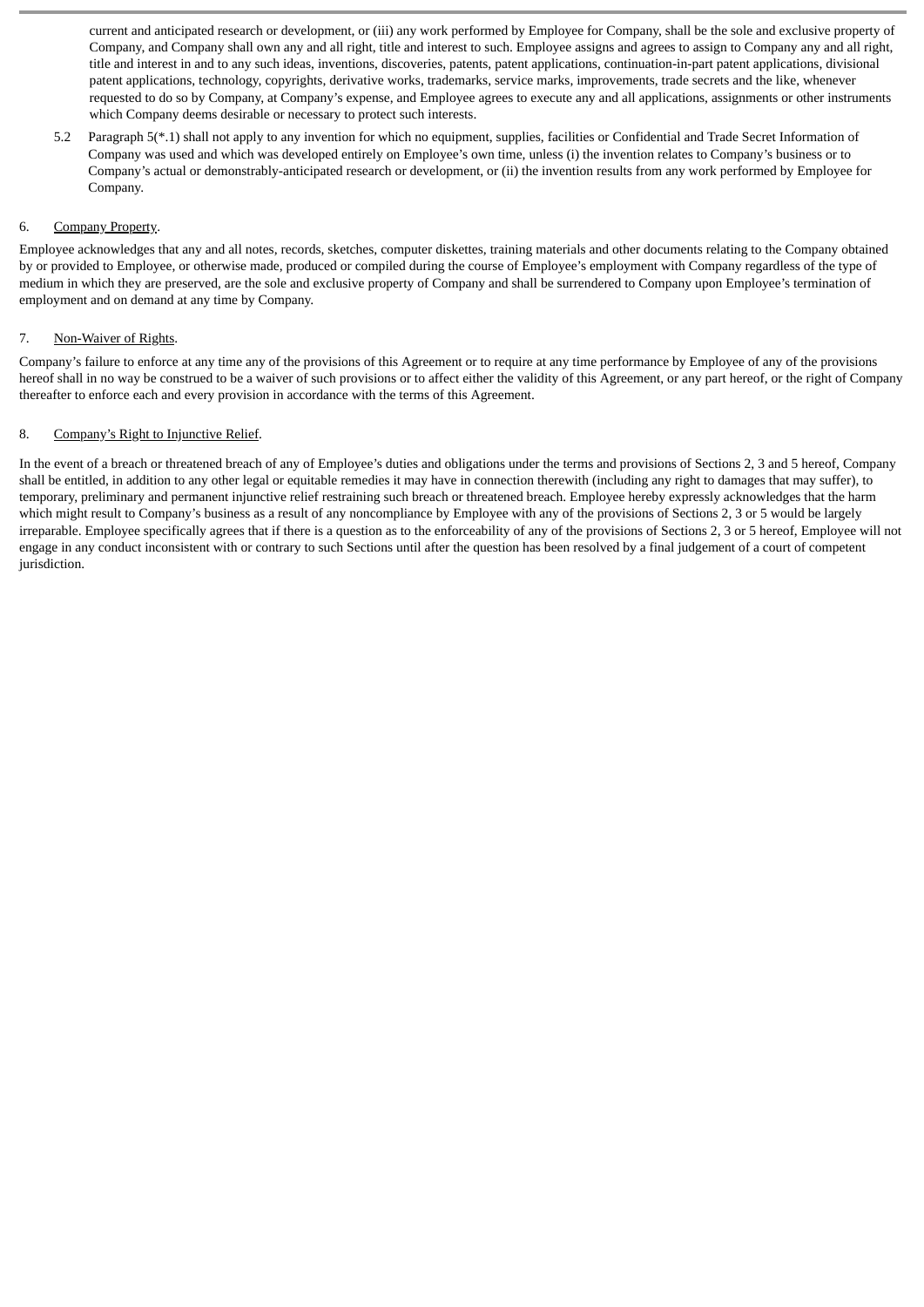# 9. Invalidity of Provisions.

If any provision of this Agreement is adjudicated to be invalid or unenforceable under applicable law in any jurisdiction, the validity or enforceability of the remaining provisions thereof shall be unaffected as to such jurisdiction and such adjudication shall not affect the validity or enforceability of such provisions in any other jurisdiction. To the extent that any provision of this Agreement is adjudicated to be invalid or unenforceable because it is overbroad, that provision shall not be void, but rather shall be limited only to the extent required by applicable law and enforced as to limited. The parties expressly acknowledge and agree that this Section is reasonable in view of the parties' respective interests.

# 10. Employee Representations.

Employee represents that the execution and delivery of the Agreement and Employee's employment with Company do not violate any previous employment agreement or other contractual obligation of Employee.

# 11. Company's Right to Recover Costs and Fees.

Employee agrees that if Employee breaches or threatens to breach this Agreement, Employee shall be liable for any attorneys' fees and costs incurred by the Company in enforcing its rights under this Agreement in the event that a court determines that Employee has breached this Agreement or if the Company obtains injunctive relief against the Employee and is successful on the merits of its claim against employee.

# 12. Employment at Will.

Employee acknowledges that employee is, and at all times will be, an employee-at-will of Company and nothing contained herein shall be construed to alter or affect such employee-at-will status.

# 13. Exit Interview.

To ensure a clear understanding of this Agreement, Employee agrees, at the time of termination of Employee's employment, to engage in an exit interview with Company at a time and place designated by Company and at Company's expense. Employee understands and agrees that during said exit interview, Employee may be required to confirm that Employee will comply with Employee's obligations under Sections 2, 3 and 5 of this Agreement. Company may elect, at its option, to conduct the exit interview by telephone.

# 14. Amendments.

No modification, amendment or waiver of any of the provisions of this Agreement shall be effective unless in writing specifically referring hereto, and signed by the parties hereto. This Agreement supersedes all prior agreements and understandings between Employee and Company to the extent that any such agreements or understandings conflict with the terms of this Agreement.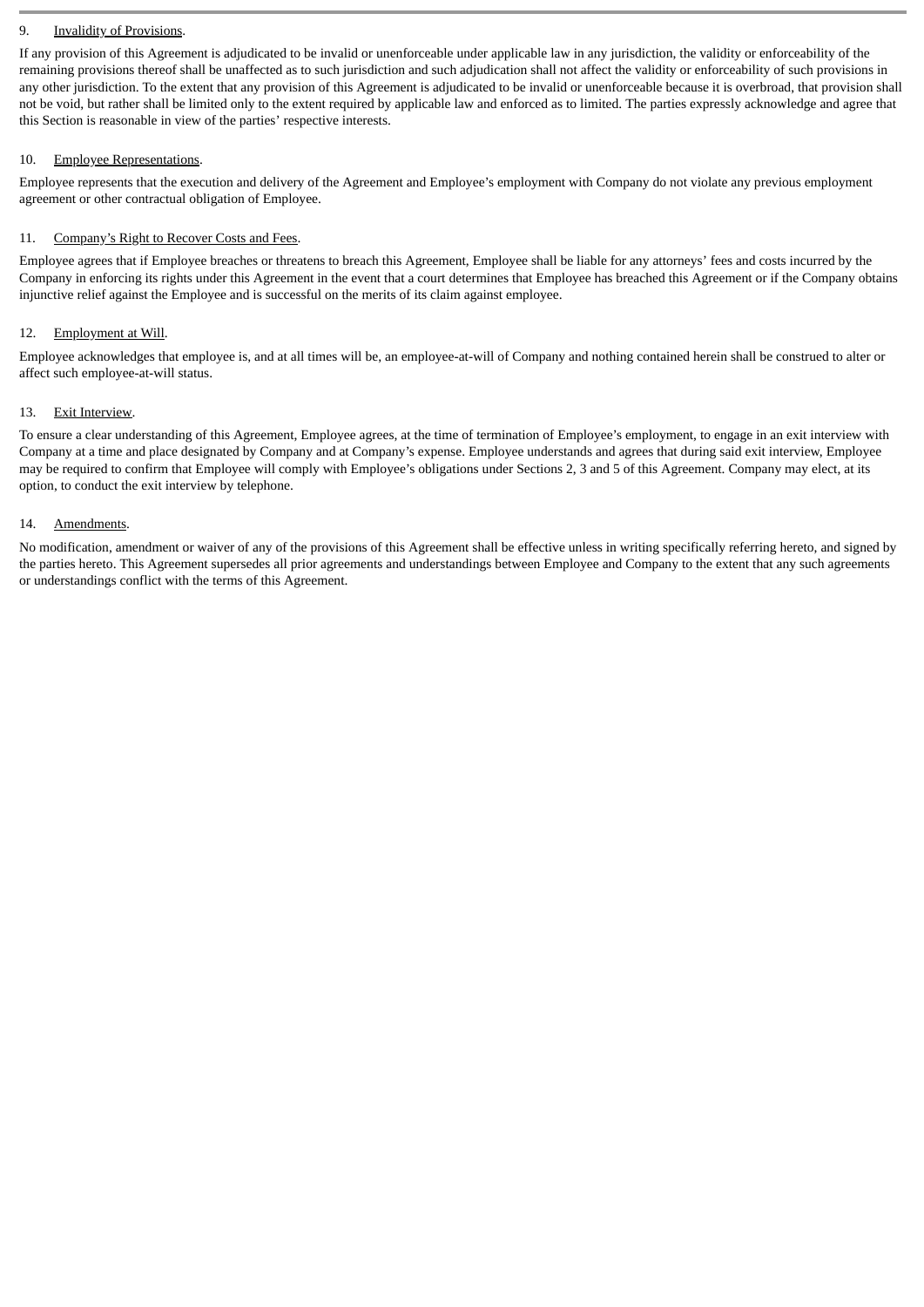# 15. Assignments.

This Agreement shall be freely assignable by Company to, and shall inure to the benefit of, and be binding upon, Company, its successors and assigns and/or any other entity which shall succeed to the business presently being conducted by Company. Being a contract for personal services, neither this Agreement nor any rights hereunder shall be assigned by Employee.

# 16. Choice of Forum and Governing Law.

In light of Company's substantial contacts with the State of Missouri, the parties' interests in ensuring that disputes regarding the interpretation, validity and enforceability of this Agreement are resolved on a uniform basis, and Company's execution of, and the making of this Agreement in Missouri, the parties agree that: (i) any litigation involving any noncompliance with or breach of the Agreement, or regarding the interpretation, validity and/or enforceability of the Agreement, shall be filed and conducted exclusively in the state or federal courts in St. Louis County, Missouri; and (ii) the Agreement shall be interpreted in accordance with and governed by the laws of the State of Missouri, with regard for any conflict of law principles.

# 17. Headings.

Section headings are provided in this Agreement for convenience only and shall not be deemed to substantively alter the content of such sections.

PLEASE NOTE: BY SIGNING THIS AGREEMENT, EMPLOYEE IS HEREBY CERTIFYING THAT EMPLOYEE (A) HAS RECEIVED A COPY OF THIS AGREEMENT FOR REVIEW AND STUDY BEFORE EXECUTING IT; (B) HAS READ THIS AGREEMENT CAREFULLY BEFORE SIGNING IT; (C) HAS HAD SUFFICIENT OPPORTUNITY BEFORE SIGNING THE AGREEMENT TO ASK ANY QUESTIONS EMPLOYEE HAS ABOUT THE AGREEMENT AND HAS RECEIVED SATISFACTORY ANSWERS TO ALL SUCH QUESTIONS; AND (D) UNDERSTANDS EMPLOYEE'S RIGHTS AND OBLIGATIONS UNDER THE AGREEMENT.

IN WITNESS WHEREOF, the parties hereof have caused this Agreement to be executed as of the day and year first above written.

/s/ Luke T. Harada

Employee: Luke T. Harada

/s/ David Giffin Stereotaxis, Inc.

David Giffin, Vice President, Human Resources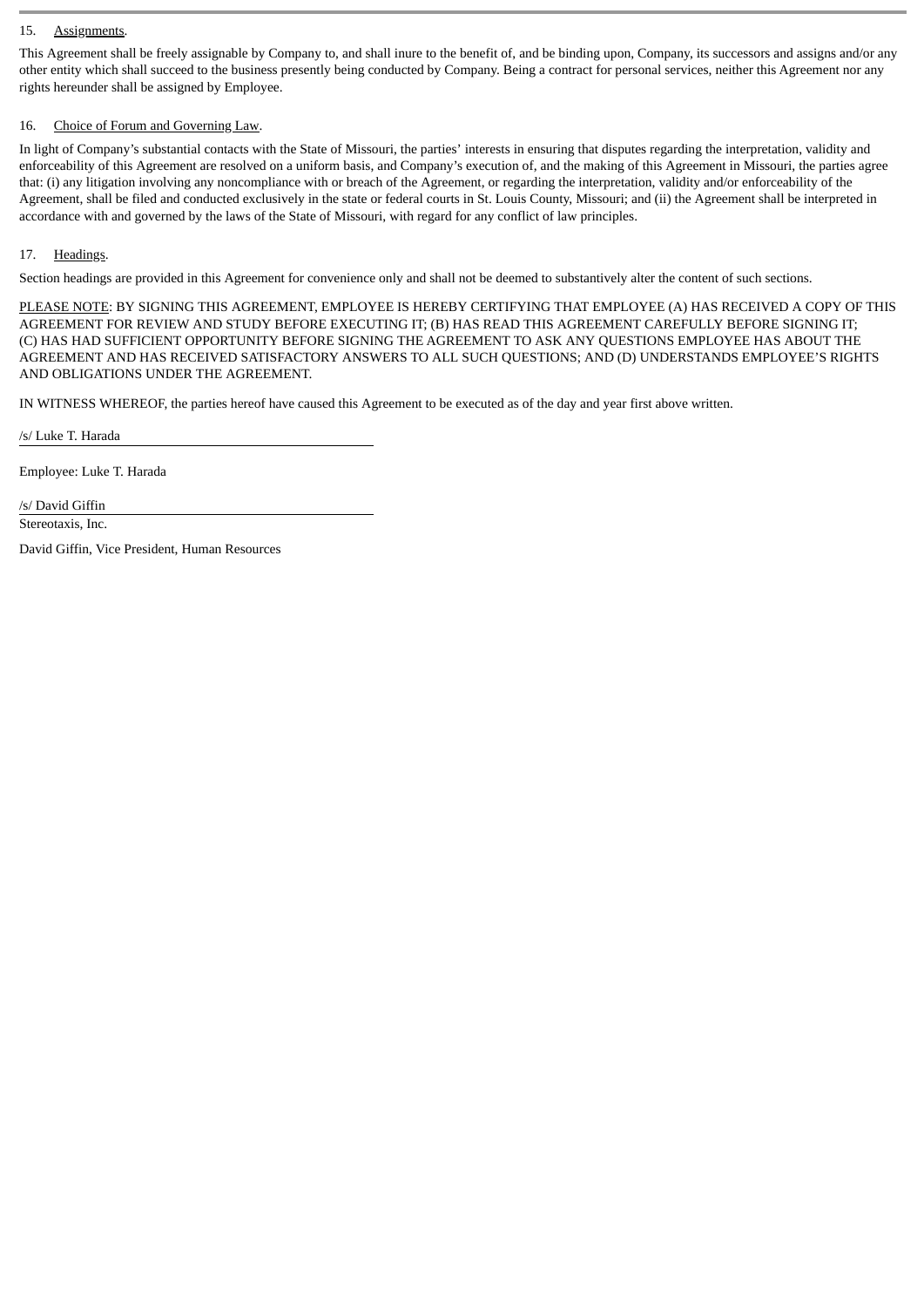# Certification of Principal Executive Officer

# I, Bevil J. Hogg, certify that:

- 1. I have reviewed this quarterly report on Form 10-Q of Stereotaxis, Inc.;
- 2. Based on my knowledge, this report does not contain any untrue statement of a material fact or omit to state a material fact necessary to make the statements made, in light of the circumstances under which such statements were made, not misleading with respect to the period covered by this report;
- 3. Based on my knowledge, the financial statements, and other financial information included in this report, fairly present in all material respects the financial condition, results of operations and cash flows of the registrant as of, and for, the periods presented in this report;
- 4. The registrant's other certifying officer and I are responsible for establishing and maintaining disclosure controls and procedures (as defined in Exchange Act Rules 13a-15(e) and 15d-15(e)) and internal control over financial reporting (as defined in Exchange Act Rules 13a – 15(f and 15d – 15(f)) for the registrant and have:

(a) Designed such disclosure controls and procedures, or caused such disclosure controls and procedures to be designed under our supervision, to ensure that material information relating to the registrant, including its consolidated subsidiaries, is made known to us by others within those entities, particularly during the period in which this report is being prepared;

(b) Designed such internal control over financial reporting, or caused such internal control over financial reporting to be designed under our supervision, to provide reasonable assurance regarding the reliability of financial reporting and the preparation of financial statements for external purposes in accordance with generally accepted accounting principles;

(c) Evaluated the effectiveness of the registrant's disclosure controls and procedures and presented in this report our conclusions about the effectiveness of the disclosure controls and procedures, as of the end of the period covered by this report based on such evaluation; and

(d) Disclosed in this report any change in the registrant's internal control over financial reporting that occurred during the registrant's most recent fiscal quarter that has materially affected, or is reasonably likely to materially affect, the registrant's internal control over financial reporting; and

5. The registrant's other certifying officer and I have disclosed, based on our most recent evaluation of internal control over financial reporting, to the registrant's auditors and the audit committee of the registrant's board of directors (or persons performing the equivalent functions):

(a) All significant deficiencies and material weaknesses in the design or operation of internal control over financial reporting which are reasonably likely to adversely affect the registrant's ability to record, process, summarize and report financial information; and

(b) Any fraud, whether or not material, that involves management or other employees who have a significant role in the registrant's internal control over financial reporting.

Date: November 9, 2007 /s/ BEVIL J. HOGG

Bevil J. Hogg Chief Executive Officer Stereotaxis, Inc. (Principal Executive Officer)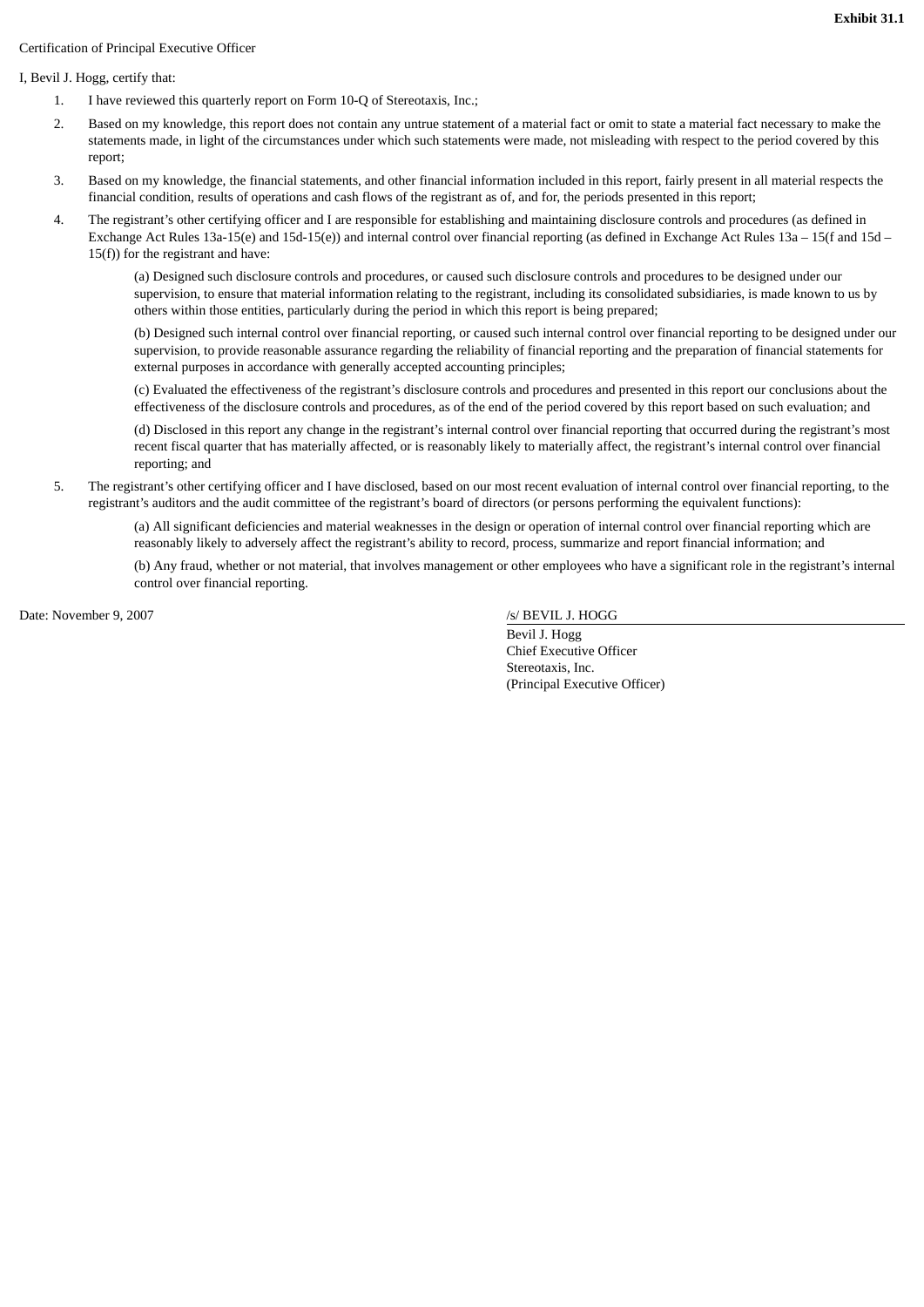# Certification of Principal Financial Officer

# I, James M. Stolze, certify that:

- 1. I have reviewed this quarterly report on Form 10-Q of Stereotaxis, Inc.;
- 2. Based on my knowledge, this report does not contain any untrue statement of a material fact or omit to state a material fact necessary to make the statements made, in light of the circumstances under which such statements were made, not misleading with respect to the period covered by this report;
- 3. Based on my knowledge, the financial statements, and other financial information included in this report, fairly present in all material respects the financial condition, results of operations and cash flows of the registrant as of, and for, the periods presented in this report;
- 4. The registrant's other certifying officer and I are responsible for establishing and maintaining disclosure controls and procedures (as defined in Exchange Act Rules 13a-15(e) and 15d-15(e)) and internal control over financial reporting (as defined in Exchange Act Rules 13a – 15(f and 15d – 15(f)) for the registrant and have:

(a) Designed such disclosure controls and procedures, or caused such disclosure controls and procedures to be designed under our supervision, to ensure that material information relating to the registrant, including its consolidated subsidiaries, is made known to us by others within those entities, particularly during the period in which this report is being prepared;

(b) Designed such internal control over financial reporting, or caused such internal control over financial reporting to be designed under our supervision, to provide reasonable assurance regarding the reliability of financial reporting and the preparation of financial statements for external purposes in accordance with generally accepted accounting principles;

(c) Evaluated the effectiveness of the registrant's disclosure controls and procedures and presented in this report our conclusions about the effectiveness of the disclosure controls and procedures, as of the end of the period covered by this report based on such evaluation; and

(d) Disclosed in this report any change in the registrant's internal control over financial reporting that occurred during the registrant's most recent fiscal quarter that has materially affected, or is reasonably likely to materially affect, the registrant's internal control over financial reporting.; and

5. The registrant's other certifying officer and I have disclosed, based on our most recent evaluation of internal control over financial reporting, to the registrant's auditors and the audit committee of the registrant's board of directors (or persons performing the equivalent functions):

(a) All significant deficiencies and material weaknesses in the design or operation of internal control over financial reporting which are reasonably likely to adversely affect the registrant's ability to record, process, summarize and report financial information; and

(b) Any fraud, whether or not material, that involves management or other employees who have a significant role in the registrant's internal control over financial reporting.

Date: November 9, 2007 /s/ JAMES M. STOLZE

James M. Stolze Vice President and Chief Financial Officer Stereotaxis, Inc. (Principal Financial Officer)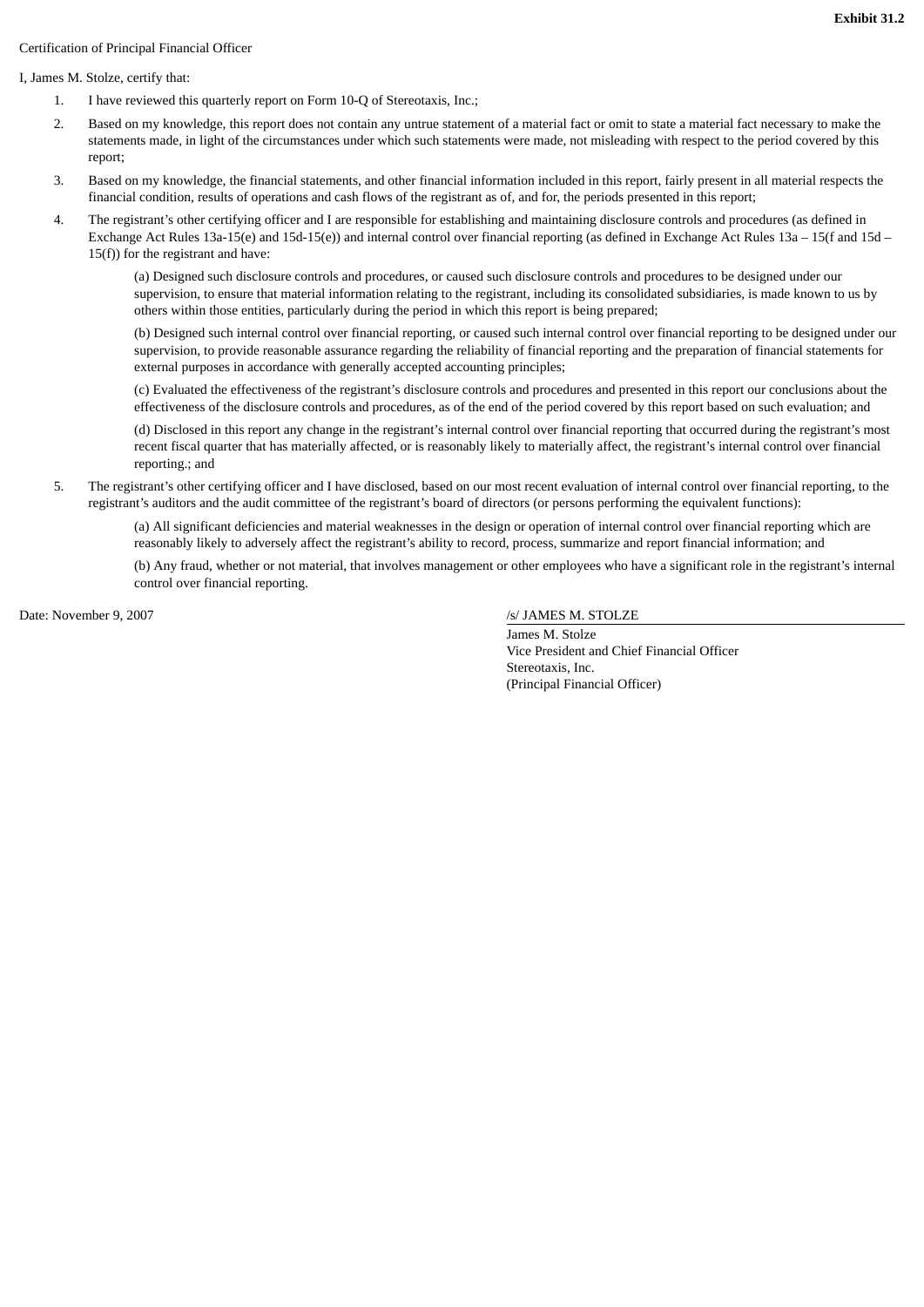# **CERTIFICATION PURSUANT TO 18 U.S.C. SECTION 1350, AS ADOPTED PURSUANT TO SECTION 906 OF THE SARBANES-OXLEY ACT OF 2002**

In connection with the quarterly report of Stereotaxis, Inc. (the "Company") on Form 10-Q for the period ended September 30, 2007 as filed with the Securities and Exchange Commission on the date hereof (the "Report"), I, Bevil J. Hogg, Chief Executive Officer of the Company, certify, pursuant to Rule 13a-14(b) and Section 1350 of Chapter 63 of Title 18 of the United States Code, as adopted pursuant to Section 906 of the Sarbanes-Oxley Act of 2002, that:

(1) The Report fully complies with the requirements of Section 13(a) or 15(d) of the Securities Exchange Act of 1934; and

(2) The information contained in the Report fairly presents, in all material respects, the financial condition and results of operations of the Company.

Date: November 9, 2007 /s/ BEVIL J. HOGG

Bevil J. Hogg Chief Executive Officer Stereotaxis, Inc.